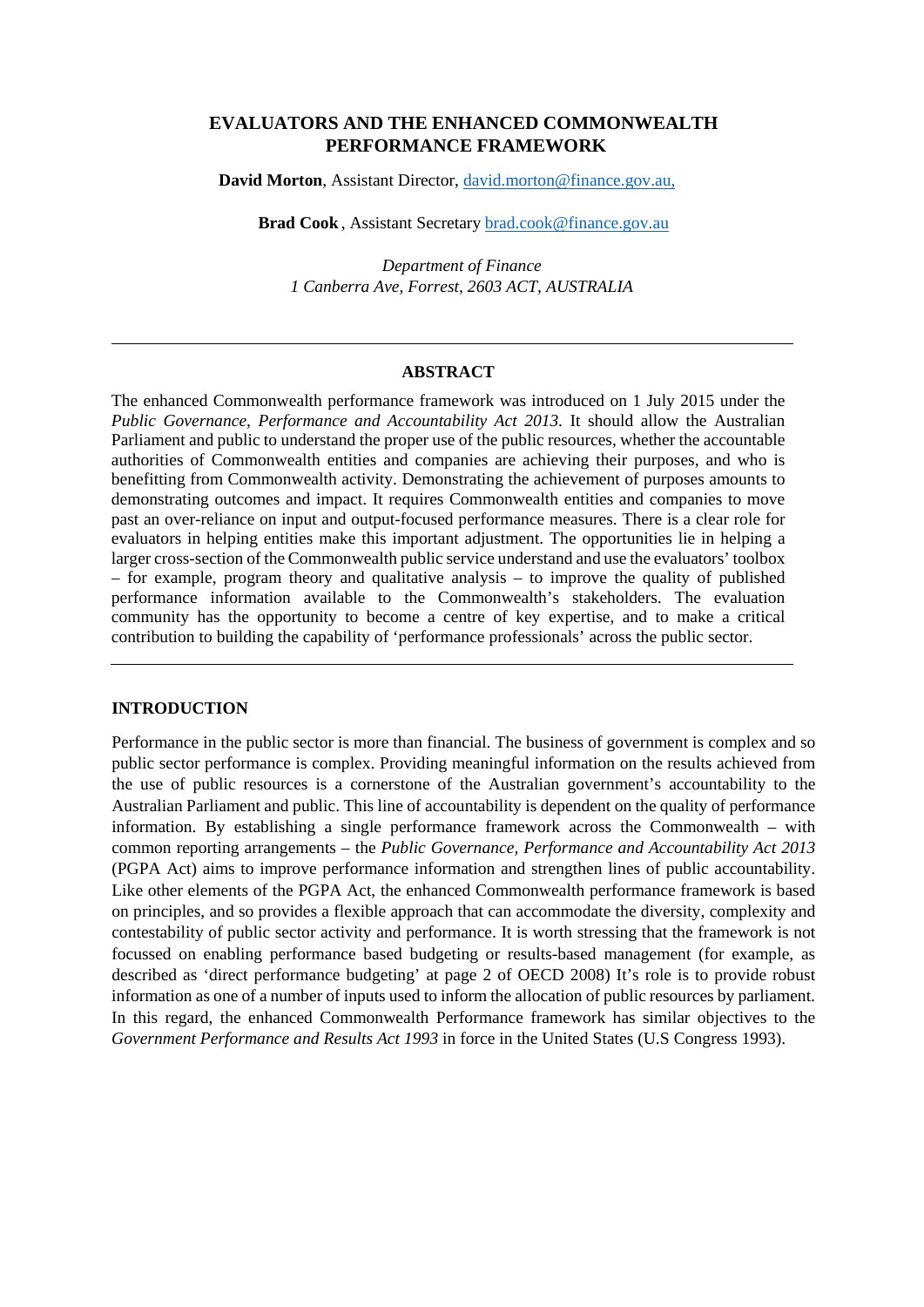The performance framework commenced on [1](#page-1-0) July 2015 and applies to all Commonwealth entities<sup>1</sup> and companies<sup>[2](#page-1-1)</sup> captured under the PGPA Act. It places renewed attention on demonstrating the value created when public resources (including taxpayer contributions) are used. It establishes a space in which to trial new approaches to increase the relevance of performance information generated by Commonwealth entities and companies. It creates opportunities for evaluators to use their tools and way of thinking to frame questions about what counts as meaningful performance information in particular circumstances, and what this information says about the extent to which an entity or company is achieving its purposes. Evaluation studies will continue to have a role in the performance framework. However, an emphasis on challenging entities to use program theory to identify more meaningful performance information, and on combining quantitative and qualitative information to tell rich performance stories creates a larger space in which evaluators can have influence. Evaluators are comfortable with such concepts as qualitative styles of analysis and constructing narratives, but the broader public sector is not. The wider opportunities for the evaluation community are likely – in the short to medium term – to consist of adapting relevant tools to wider operational use.

The draft report of the statutory independent review of the PGPA Act states that the Commonwealth performance framework has been a positive reform, and that it has begun to make a significant, albeit patchy, contribution to improving on the quality of performance reporting (for example, pages. 1-15 Alexander and Thodey 2018). Through a comparison against performance reforms established in other countries (for example, recent initiatives implemented by the New Zealand and United Kingdom governments), the reviewers' draft report implies that Australia's approach confronts similar issues being faced elsewhere, and that it represents an appropriate response to these challenges in the Australian context.. They acknowledge 'rich and insightful performance information is unlikely to come from the application of hard and fast rules or the widespread use of a template approach'. Notwithstanding the generally positive attitude, independent the reviewers stress much remains to be done to build on initial success. This includes addressing a decline in the use of evaluation as part of broader strategy for strengthening public reporting of the outcomes and impact achieved with public resources.

This article is intended as an insiders' view of the enhanced Commonwealth performance framework. By including details not published elsewhere it places readers in privilege position of knowledge. If the presentation of evaluation methods and practice seems naive and simplistic, it is because the authors are not evaluators, and make no claims to be considered so. Discussion of methodology is not intended as a technical contribution, nor does it serve as a critique of any particular mode of application. Instead it serves as a demonstration of how evaluation practice are understood by those who are not evaluators, and the kind of language likely to resonate with the broader public service. The authors want to encourage evaluators to engage with a diverse audience to understand how modern evaluation methods might best support the objectives of the enhanced Commonwealth performance framework. If there are scant details on exactly how evaluators are being asked to adapt their mode of working, it is because the authors do not wish to prejudice the response. Rather, they wish to empower the Australian evaluation community to determine for themselves the impact they wish to make and the effort they are prepared to invest.

<u>.</u>

<span id="page-1-0"></span><sup>&</sup>lt;sup>1</sup> Bodies taken to be Commonwealth entities are defined by subsection  $10(1)$  and (2) of the PGPA Act. Commonwealth entities include departments of state (for example, the Department of the Prime Minister and Cabinet or the Department of Health), parliamentary departments (for example, the Department of the House of Representatives) and bodies established by acts of the Australian Parliament other than the *Corporations Act 2001* (for example, the Commonwealth Scientific and Industrial Research Organisation established by the *Science and Industry Act 1949*).

<span id="page-1-1"></span><sup>2</sup> Under subsection 89(1) of the PGPA Act, Commonwealth companies are all companies established under the *Corporations Act 2001* that are within the control of the Commonwealth of Australia. Examples include the Australian Rail Track Corporation Ltd and Aboriginal Hostels Ltd.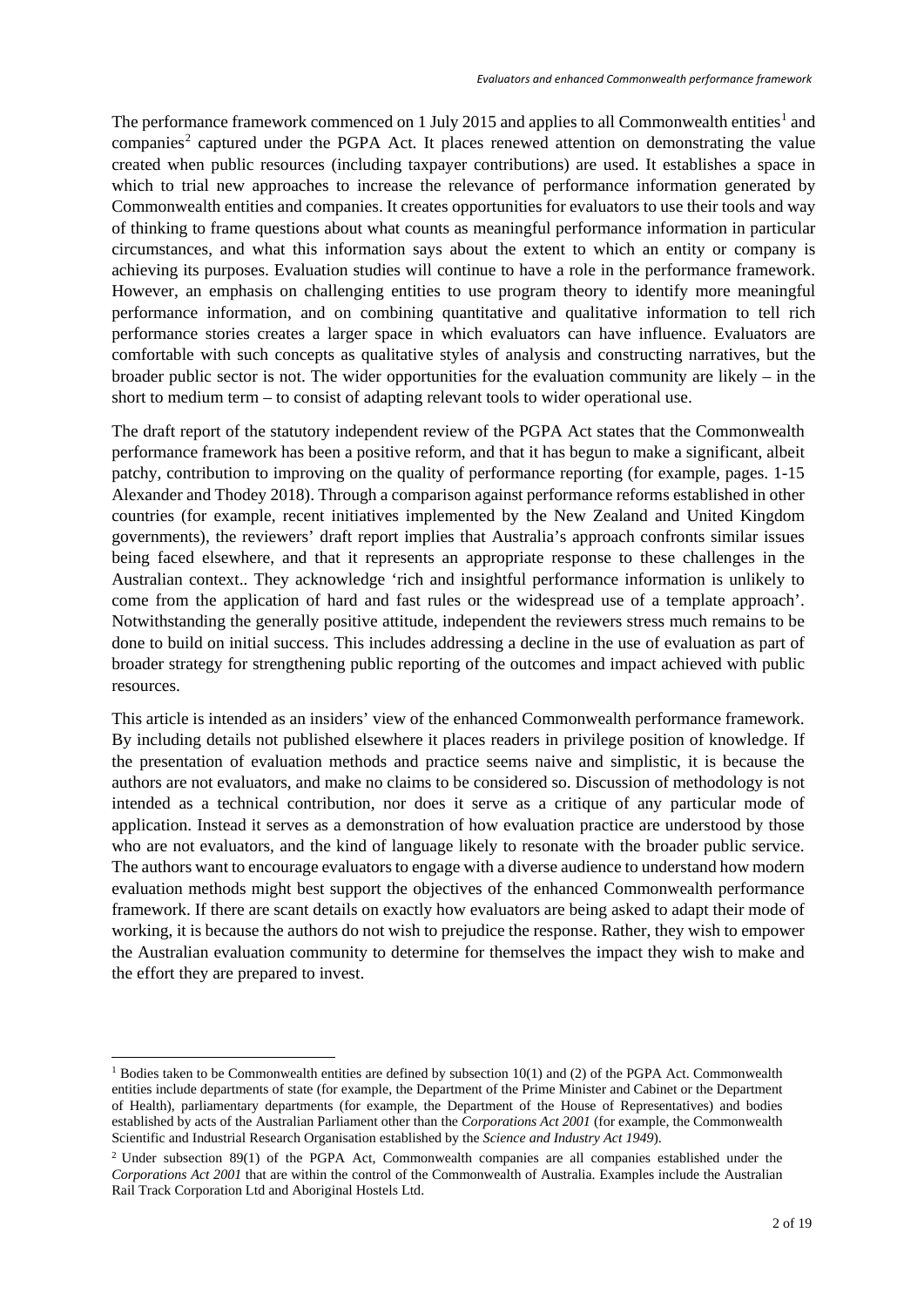#### **THE PERFORMANCE FRAMEWORK**

Figure 1 describes the enhanced performance framework in terms of the three inter-dependent elements – purposes, operating context and performance information used to demonstrate the achievement of purposes.



**Figure 1:** key elements of the enhanced Commonwealth performance framework

Section 8 of the PGPA Act defines the **purposes** of a Commonwealth entity or company as its objectives, role or functions. They are the reason an entity or company exists. Guidance issued by the Department of Finance (Finance) suggests that purposes are expressed well when it is clear who benefits from an entity's efforts, how they benefit and what has been achieved when purposes are delivered successfully (Finance 2015 and 2017a &b). Purposes describe the value an entity seeks to create or preserve.

Purposes are achieved within an entity's (or company's) **operating context,** characterised as the:

- **activities** undertaken by an entity or company to deliver on its purposes;
- **environment** (for example, economic and social context) in which the entity pursues its purposes;
- **risk** associated with pursuing purposes and the way in which the entity engages with these risks (i.e. the entity's risk appetite);
- **E** capability (for example, skills, digital infrastructure, capacity for collaboration, etc.) required to achieve purposes – both over the short and longer term; and
- **cooperation** with key delivery partners (for example, other Commonwealth entities and companies, state governments, private enterprise and not-for-profit organisations) on whose contribution an entity or company relies to achieve its purposes.

The elements of an entity's operating context interact in a complex way. In general, it makes no sense to discuss one in isolation from the others. The economic or social environment in which an entity works will have a bearing on what risks it will need to manage (for example, changes in the economic climate that impact on the ability to collect revenue). An entity's capability – or its ability to develop capability in a timely fashion – will impact what activities it can undertake to deliver its purposes in an efficient and effective manner. Capability and environment will also be shaped by – and shape – the risks related with pursuing a purpose. Something that negatively impacts capability (for example, unexpected changes in the labour market) is likely to increase the risk of failure (as a result of not having the necessary level of skills to achieve the volume and quality of activity specific purposes demand).

**Performance information** is used to gauge the extent to which purposes have been achieved. Performance information is more than simply 'measures' or 'indicators' of success (as highlighted in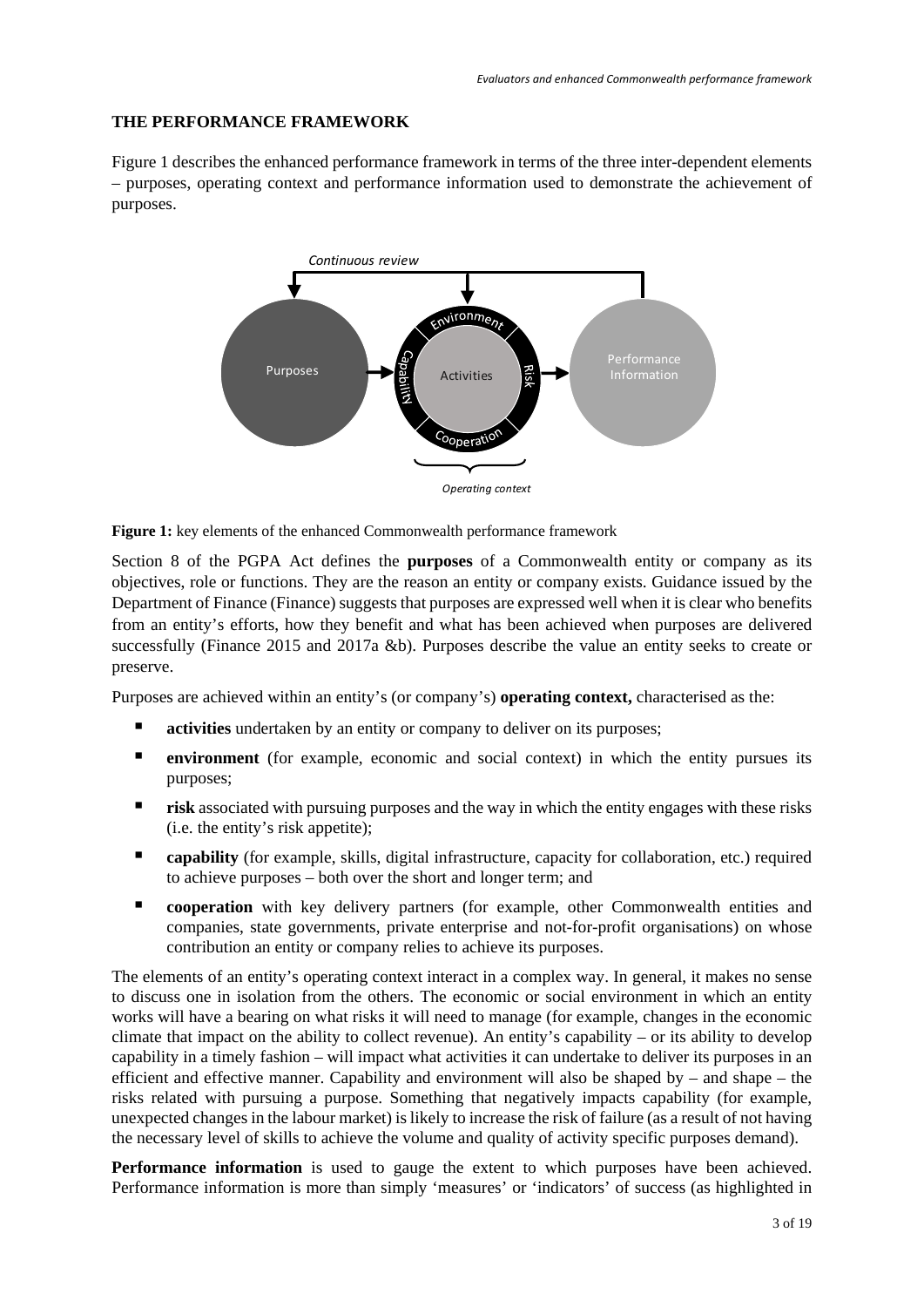*RMG 131 – Developing good performance information*, Finance 2015). It includes quantitative and qualitative modes of analysis to demonstrate the contributions made by specific activities or (groups of activities). Narratives describe how contributions from various activities combine to produce outcomes over the short to longer term. Performance information, defined in this way, forms the basis of an entity's (or company's) performance story and help stakeholders (for example, the Parliament and public) make judgements about the value created through the use of public resources.

Understanding how the elements of the framework interact is critical. Continuous review of the impact of one element on the others creates a continuous feedback loop. Improvements in performance information create an improved understanding of the activities that make positive contributions against purposes, which, in-turn, supports adjustments in how activities are undertaken to improve the return on investment. The performance framework supports not only reporting on performance, but also continuous improvement to maximise the efficiency and effectiveness of an entity's (or company's) activities within the constraints of the context in which it operates.

The central influence of an entity's (or company's) context is key. It shapes what is possible – both in terms of the extent to which a purpose can be achieved, and what counts as purposes worth pursuing. What works in one context will not necessarily work in another context, and what counts as evidence of good performance in one context will not necessarily be accepted as evidence of success in another. The situation is similar to the stance taken during a realist evaluation. In this case it is assumed that understanding why certain outcomes were achieved entails understanding the mechanisms in play in the context in which the outcomes emerged (for example, as in Westhorp 2014). For the purposes of the Commonwealth performance framework, this proposition could be rephrased to remind us that how activities modify or sustain a particular context will (in general) determine what counts as good performance against purposes framed in that context.

An entity's (or company's) operating context mediates how the entity's (or company's) purposes are understood, and what information counts as evidence of achievement of those purposes. This is why the framework is conceptualised as shown as Figure 1. Other ways of conceiving of performance across the public sector include in terms of a:

- policy cycle that incorporates evaluation as part of a staged process, which makes use of performance information to judge the progress of policy implementation, to identify issues and agree changes to policy settings to address these issues (for example, as described at pp. 32-42 of Althaus, Bridgeman and Davis 2013); or
- generic logic that links the use of public resources (or inputs) to the production of outputs that lead to outcomes and impact on individuals, groups or institutions (for example, as proposed at pp. 15-18 of Bouckaert & Halligan 2008).

The difficulty with these alternatives is that the influence of context tends to be treated peripherally – or completely neglected – when used operationally. Take, for example, the output and outcome framework used as the basis for making public resources available to Commonwealth entities and companies. At its introduction in the mid 1990's, it was intended that it also form the basis for monitoring and reporting of performance in terms of the extent to which outcomes were achieved. However, over time the rigour applied to understanding and tightly defining outcomes declined, and reporting tended to focus on reporting outputs at the expense of information on the benefit that followed these outputs (for example, see commentary at pp 230-255 of Bouckaert & Halligan, 2008). Widespread frustration with the quality of performance information this produced was one of the drivers for including new principles for performance reporting in the PGPA Act and for creating conditions under which an enhanced framework could be established.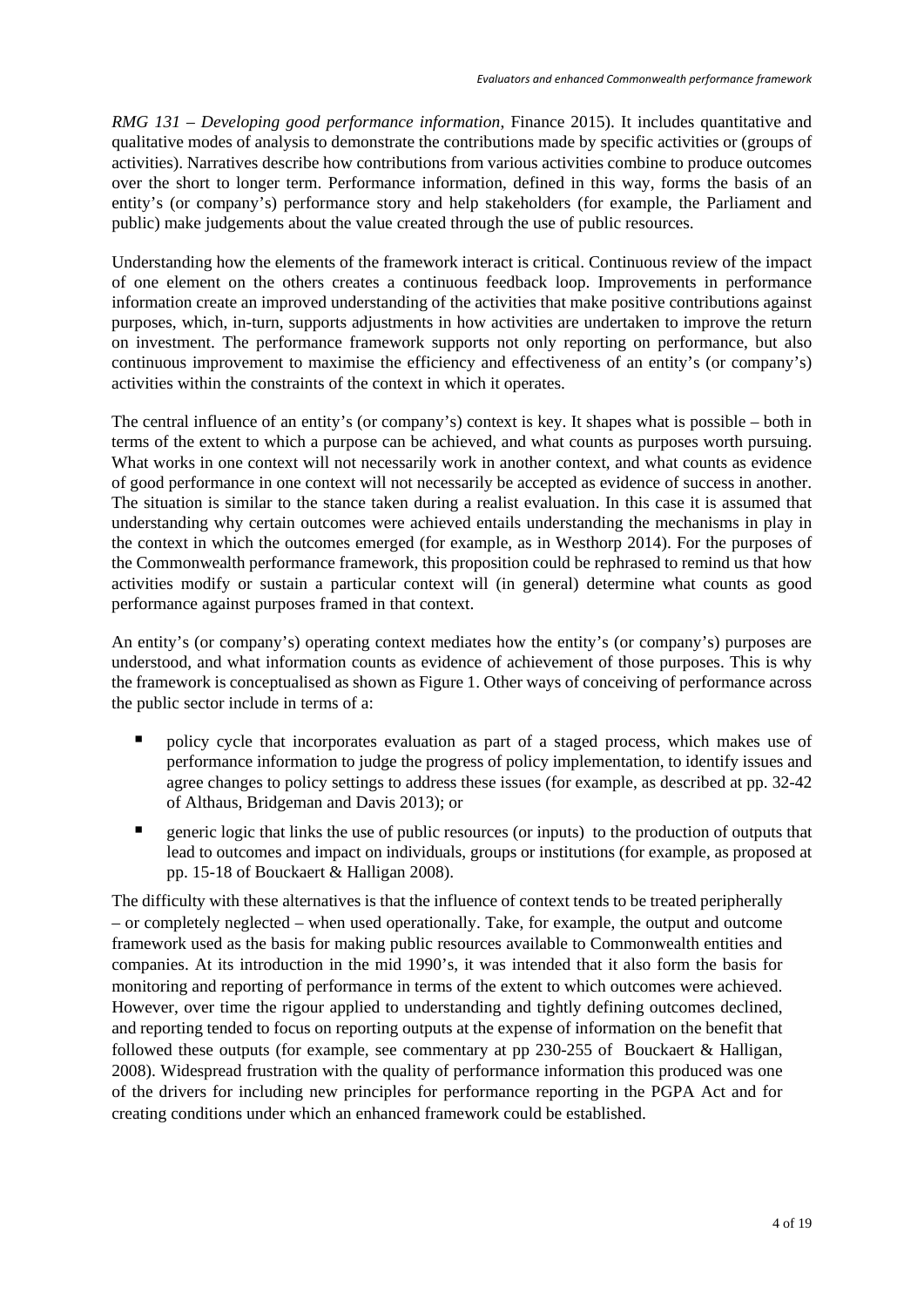#### **Reporting regime**

Figure 2 illustrates the formal channels through which an entity or company tells its performance story. This is not the only way performance is communicated, but it is the primary mechanism through which performance information is provided to the Australian Parliament and public.



**Figure 2:** Reporting arrangements under the performance framework – applied to entities reporting on a financial year basis.

The PGPA Act requires the accountable authorities of Commonwealth entities and companies to publish annual corporate plans that describe what achievement against purposes will look like over a minimum four-year period. Commonwealth entities are also required to include annual performance statements in annual reports tabled in the Parliament. These annual performance statements report on whether an entity achieved what they committed to in their corresponding corporate plan. Commonwealth companies are not required to publish annual performance statements, but, nevertheless, are expected to acquit against planned performance somewhere in the content of annual reports.

Detailed requirements for matters to be addressed in corporate plan and annual performance statements are set out in sections 16E and 16F of the *Public Governance, Performance and Accountability Rule 2014* (PGPA Rule), with guidance on how these requirements might be addressed provided in Finance 2017a, b & c. A Finance Secretary direction under section 36(3) of the PGPA Act (Finance 2017d) sets out what performance information is to be retained in Portfolio Budget Statements (to facilitate Parliament's consideration of appropriation bills that propose the funding to be provided to Commonwealth entities over the coming financial year).

It is intended that corporate plans, Portfolio Budget Statements and annual performance statements (or annual reports for Commonwealth companies) be read together. Together they tell an entity's (or company's) performance story over a reporting cycle (i.e. financial year). Such performance stories will typically unfold over a number of reporting periods in non-linear and complex ways. This is because an entity's (or company's) activities will generally contribute to achieving the entity's purposes on different timeframes, and produce results that are not simply the sum of the individual contributions.

# **TRAJECTORY TO MATURITY**

It should be clear that the performance framework is more than a system of rules and centrally mandated reporting processes. It should produce information that drives a more meaningful conversation between Commonwealth entities and their stakeholders (for example, the Parliament and the public). This represents a substantial shift in how performance information was treated before the performance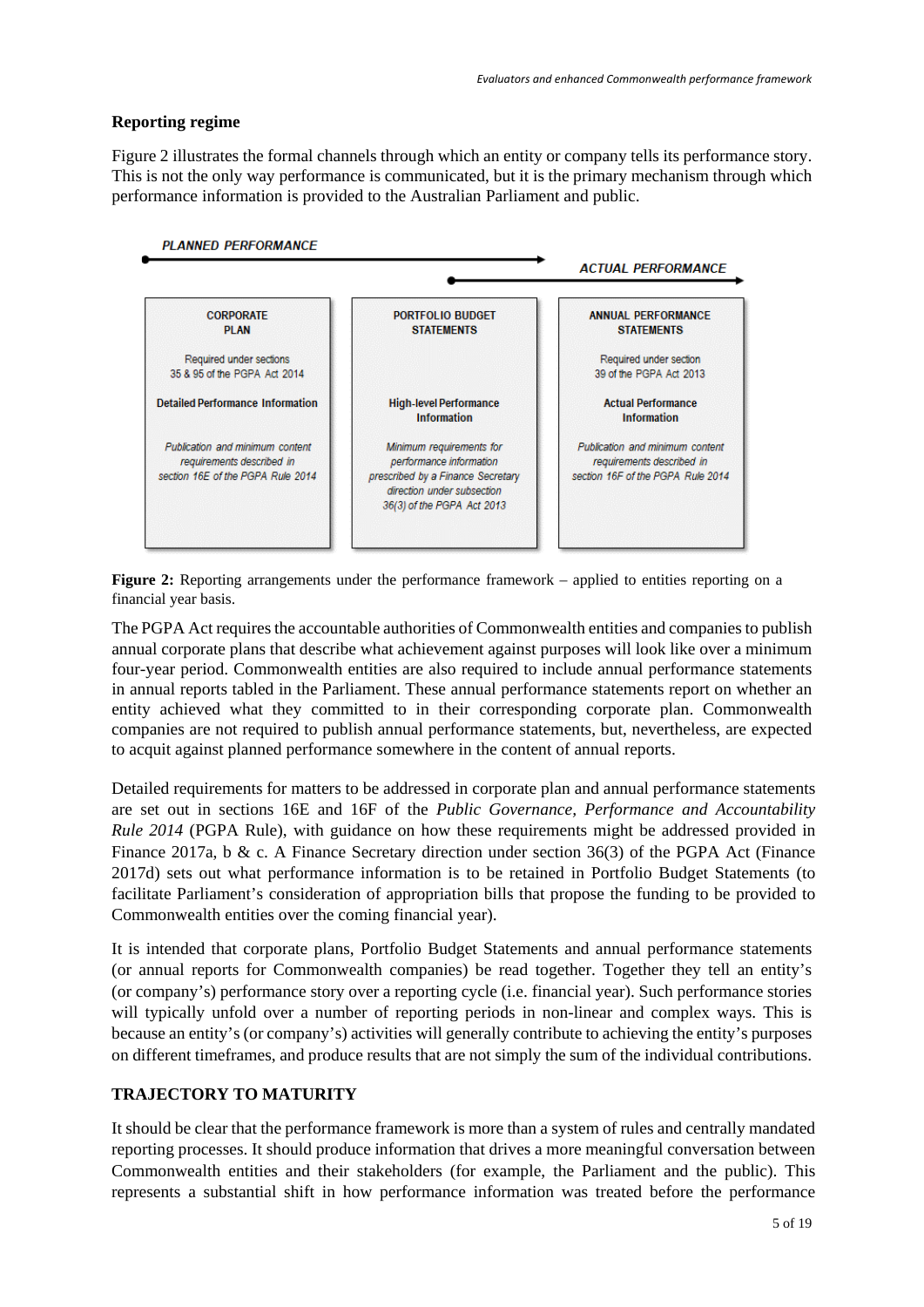framework commenced – when the publication of performance information was largely in an entity's Portfolio Budget Statements and acquitted through ad hoc reporting in annual reports. Scrutiny of information in Parliament was infrequent and tended to focus on specific activities, rather than what was being achieved by an entity as a whole. It is hoped that Parliament is finding better quality information more valuable, and that a renewed interest in this information is providing a mechanism for both quality assurance and continuous improvement.

There are indications that Parliament is beginning to interact with the performance framework and value that it aims to achieve. Reports of the JCPAA on its inquiries into development of the framework have been largely supportive of the direction being taken and initial progress (see JCPAA 2015, 2016 and 2017). During a recent hearing to inform an inquiry into the publication of the first round of annual performance statements, the JCPAA members encouraged public officials to engage with the performance framework to the 'fullest effect'. Committee members place particular value on a greater use of case studies and narratives to build on quantitative reporting of outputs, as a means of demonstrating outcomes (Committee Hansard, 2017).

Meaningful performance information does more than sustain a conversation about the value created or maintained when public resources are used. It enables a 'culture of performance'. An entity or company with a well-developed understanding of success against its purposes is likely to be a high-performing organisation. Such an organisation undertakes activities in a way that is focussed on producing outcomes, and has access to the tools and data that facilitate this. Employees within the entity understand how they are contributing to success and seek out opportunities to be more efficient and effective.

### **Progress so far**

It was envisaged it would take three to five years for the performance framework to mature, and for progress to become evident across a broad enough cross-section of Commonwealth entities and companies (see p. 11 of Finance 2017e). At the time of writing this article over two years had elapsed since the commencement of the new performance framework. These first two years have been a learning phase, during which entities came to grips with new planning and performance reporting arrangements (as shown Figure 3). There is also evidence that many entities and companies have understood the value of investing effort into well-expressed purposes and the need to overhaul how they approach the collection and analysis of performance information.



**Figure 3:** Trajectory to a mature Commonwealth performance framework

Implementation of the performance framework is entering what Finance has previously identified as a developing phase (Finance 2016a). This phase is expected to last three or so years, and will entail a steep climb to a final state of maturity (see Figure 3). Finance, the Commonwealth Auditor-General and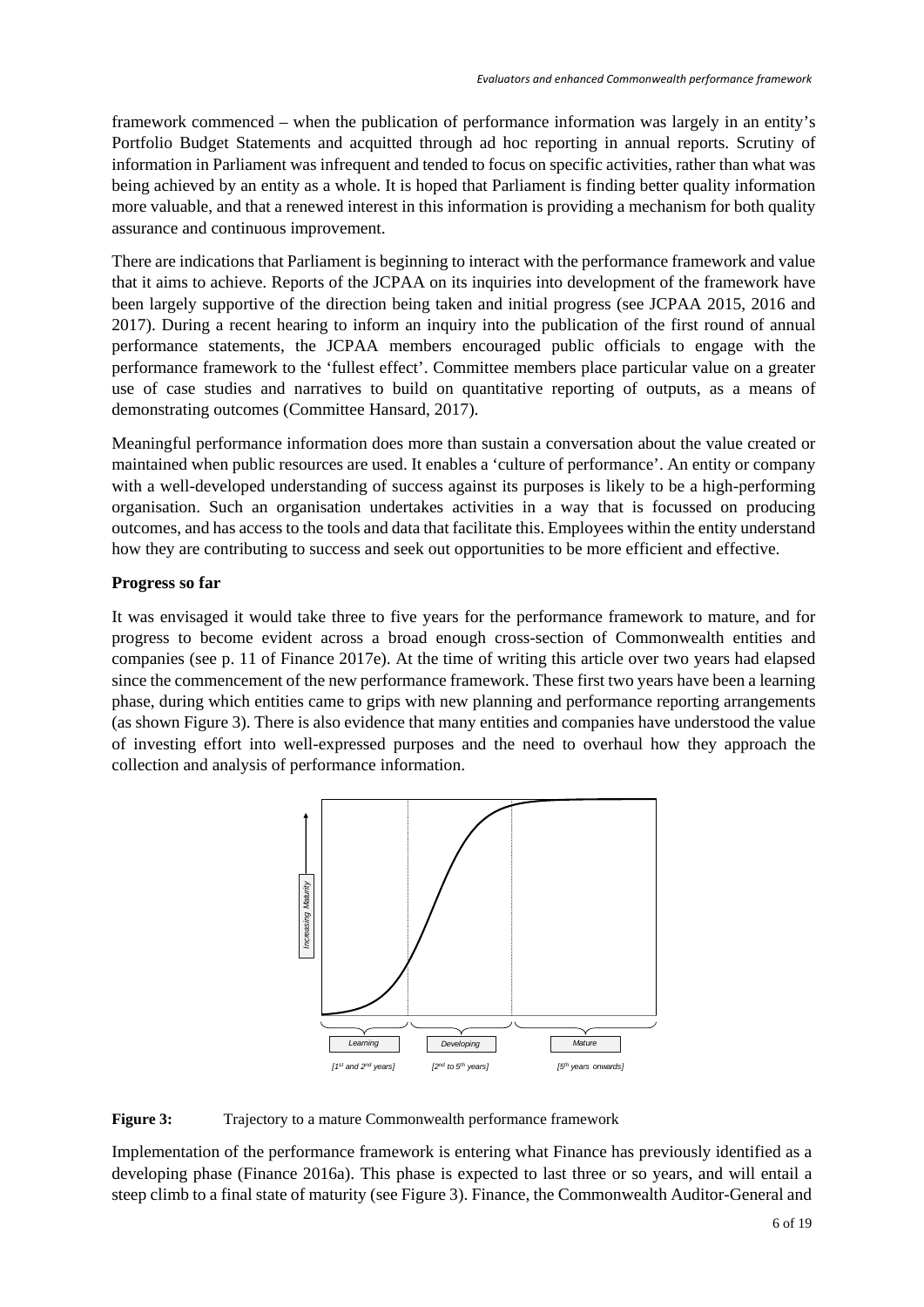the JCPAA expect the accountable authorities of Commonwealth entities and companies to use this time to develop and embed performance monitoring frameworks across their organisation, and to deliver performance information that plays the role described above. The Auditor-General has signalled that Australian National Audit Office (ANAO) performance audits (for example, Auditor-General 2016a, 2017a & b and 2018) will focus on whether entities are making satisfactory progress, and willreport to Parliament on the 'commitment of entity leadership to implementing appropriate strategies to meet their obligations to the Parliament' (Auditor-General 2016b).

# **MEANINGFUL PLANNING AND PEFORMANCE FRAMEWORKS**

The development of the performance framework is at a critical stage. Those responsible for implementing it across entities and companies are looking for guidance and tools that will allow them to make the leap the new approach demands. Finance has sought to stress that what works for an entity or company will be dependent on its context and the nature of dialogue with its stakeholders. There will be no 'one-size-fits-all' approach or templates that Finance can provide to guarantee that entities and companies will make the progress expected over the next three or so years. Entities and companies need to develop a deep understanding of the relationship between their purposes and operating context, and invest effort in telling compelling performance stories.

Although entities and companies are likely to take different paths, they will undoubtedly benefit from asking similar questions. Figure 4 presents a way of thinking that Finance expects will have broad utility in identifying these questions and facilitating reflection within an entity or company. The approach suggested draws heavily on ideas common to theory driven evaluation. A program logic – applied in some form or another – helps focus attention on what needs to happen to deliver an entity's planned performance, and how it will know (or measure) when it is successful. Figure 4 describes a conceptual model rather than a design or analytical process that, if followed faithfully, will necessarily deliver a high-quality product. It is the effort invested into answering the questions the model poses that will largely determine its value in a particular context.

In addition, the mode of thinking proposed by Figure 4 is not limited to understanding at the level of purposes. It is likely that it can be used to provide insights at a more detailed level (for example, at the level of specific activities that contribute to an overarching purpose) or at a coarser level (for example, how activities performed by different Commonwealth entities combine to deliver on common outcomes at the whole-of-government scale). The model could also be used to design activities or groups of activities aimed at one or more purposes and, as urged earlier, support a culture of performance that continually asks 'how are we doing?' and 'could we do better?'

### **Meaningful purposes**

Anecdotally, it is a common public service lament that it is hard for others to understand the value of what they do because it can rarely be expressed in economic terms (for example, equated to the profit made by a private enterprise). But a demonstration of the value of public sector activity is exactly what the public sector's customers or shareholders (for example, the Australian Parliament and the taxpaying public) are entitled to. Reaching a common understanding of what particular activities will achieve is critical if Commonwealth entities and companies are to understand what is expected of them when they receive public resources, and if the Parliament and the public are to judge if they got what they paid for. Purposes can be thought of as statements of the value an entity or company produces – the specific difference that it makes through its activities – who benefits, how and why (for example, p. 8 of *RMG 131 – Developing good performance information*, Finance 2015). By making the actual accountable authority (i.e. the head of a department or a company) responsible for achieving the purposes of their organisation, section 15 of the PGPA Act makes the accountable authority responsible for using public resources to deliver value.

Figure 4 encourages development of purposes through thinking akin to that associated with theories of change. A meaningful expression of an entity's (or company's) purpose will provide a sense of what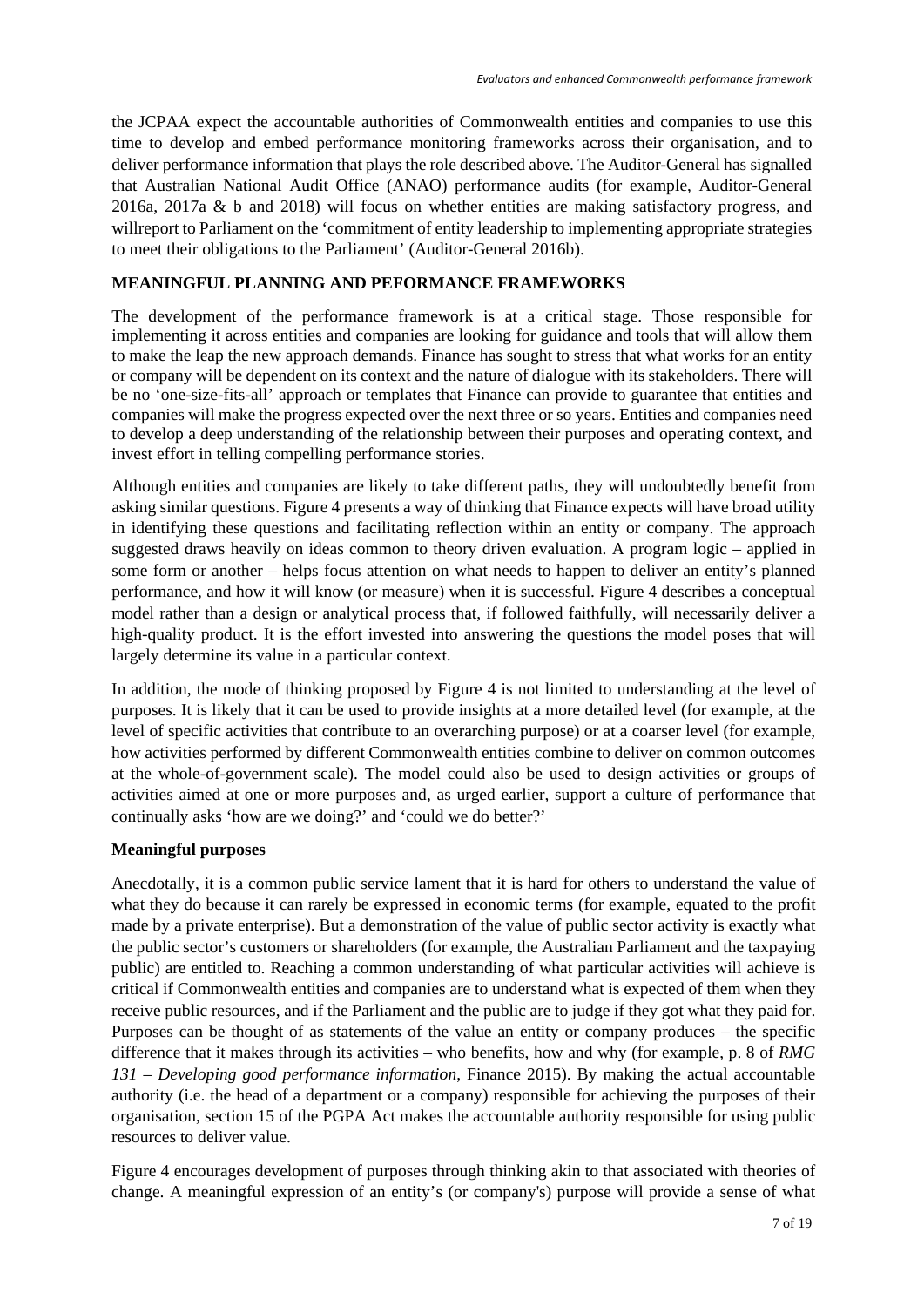needs are being met, for what individuals, communities or organisations, and what will be different for this target group. This understanding of needs is at the heart of defining the problem to be solved. An understanding of who is best placed to solve it (for example, who has the authority to act) – and of constraints on solving the problem (for example, resource limits and resistance to change) – will provide the main insights required to define meaningful purposes. These insights will also help flesh out the operating context in which a purpose is pursued and help define the range and type of activities likely to be effective.

Failure to clearly express the intended impact of government interventions (i.e. as outcomes, purposes, etc.) has probably contributed to the shortcomings of past performance regimes. This is because that standard against which to assess performance is unclear if what entities and companies are seeking to achieve is unclear. Comparisons across 2015–16, 2017–17 and 2017–18 corporate plans suggest that the requirement to express purposes is enabling entities and companies to reconsider the difference they aim to make and how this difference will be observed. Finance has noted that most 2017–18 corporate plans included clear and concise statements of purposes (Finance 2017f). Entities and companies will need to continue investing effort in ensuring purposes reflect changes in their operating contexts and the expectations of government. Sustained focus is essential if purposes are to underpin robust planning and reporting, and provide a meaningful basis for assessing performance.

#### **Meaningful performance information**

Prior to the introduction of the performance framework, there was broad agreement that the quality of performance reporting was generally lacking sophistication. Reports to the Australian Parliament (the Auditor General, 2007, 2011 and 2013, and JCPAA 2013) noted performance information tended to focus on inputs and outputs (in other words, the resources that were consumed to produce a number of 'widgets'), rather than outcomes (how these widgets improved the circumstances or behaviour of some target group). Other issues included the quality and integrity of information (p. 21 of the Auditor-General 2013) and inconsistencies in how performance information was reported publicly (p. 32 of the Auditor-General 2007). There was a concern that it was often difficult to get a system-wide view of performance in the Commonwealth, even though some thousands of key performance indicators were tracked and reported on (p. 16 of Finance 2012 and p. 19 of the Auditor-General 2013).

| Table 1:        | Criteria for appropriate performance information<br>Performance information should clearly state who benefits and how they benefit from the<br>entity's activities. |  |
|-----------------|---------------------------------------------------------------------------------------------------------------------------------------------------------------------|--|
| <b>RELEVANT</b> |                                                                                                                                                                     |  |
| <b>RELIABLE</b> | Performance information should use information sources and methodologies that are fit-<br>for-purpose and verifiable.                                               |  |
| <b>COMPLETE</b> | Performance information – when read as a whole – should articulate whether the purposes<br>of an entity are being achieved.                                         |  |

Finance guidance (Finance 2016b) describes appropriate performance information as being relevant, reliable and complete, as shown in Table 1. Performance information that is relevant, reliable and complete informs judgements of the extent to which a Commonwealth entity or company is achieving its purposes. Just as important is the concept that performance information should be fit-for-purpose (as described in Part 2 of Finance 2015). Fit-for purpose means that the methods used to develop and collect performance information must be consistent with the operating context of the entity or company reporting them. For example, cutting-edge approaches may not be fit-for-purpose if they are too expensive, cannot produce information on timelines consistent with the reporting cycle, or produce information not easily understood by an entity's stakeholders.

It is likely that performance information will be broadly considered appropriate (or judged to be good) if it is underpinned by the kind of program logic represented in Figure 4. Such performance information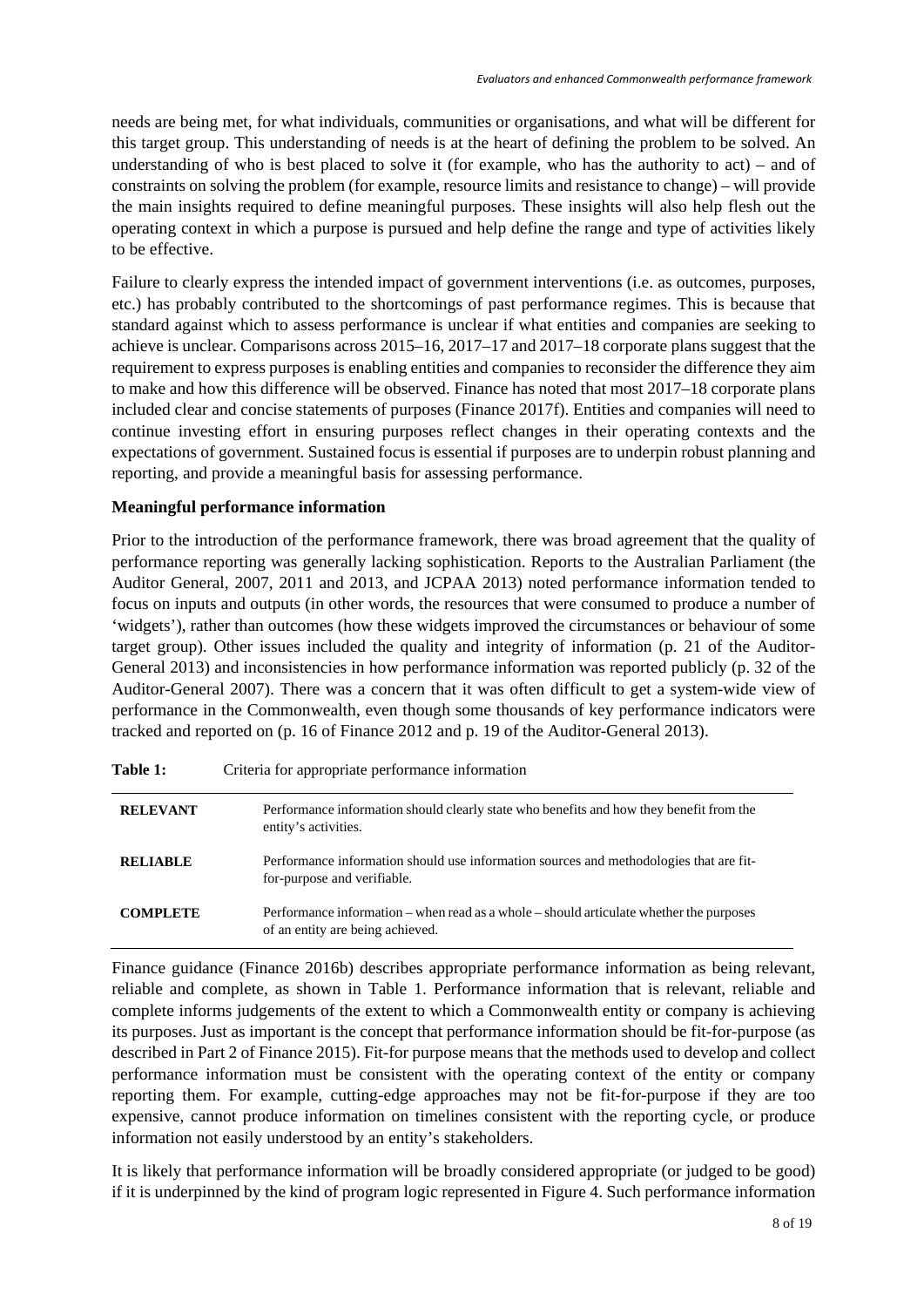will do more than count inputs and outputs; it will also say something about the efficiency at which inputs are converted into outputs. Perhaps more importantly, performance information informed by a relevant program logic will get to effectiveness – for example the outcomes of providing outputs to the intended recipients. These outcomes will, at least in part, reflect how recipients value the conditions or opportunities the outputs help create for them. Understanding outcomes necessarily implies some kind of qualitative analysis. Where outcomes emerge over different timeframes, this analysis will need to consider what happens over the short, medium and longer term.

Most entities and companies are aware of the need to dramatically improve performance reporting, and are searching for solutions (as evident during discussion and questions put to Finance during community of practice<sup>[3](#page-8-0)</sup> events). However, there remains much uncertainty about how to arrive at the end-state aimed for, or even what the journey might look like. There are opportunities for experienced guides to help find the way. Even though these guides may not find an appropriate path at the first attempt, they should, at least be able to equip others with the skills and tools to recognise the right path when they are on it.

 $\overline{\phantom{a}}$ 

<span id="page-8-0"></span><sup>3</sup> Finance facilitates a Performance Community of Practice open to officials across Commonwealth entities and companies. This community provides a forum for members to exchanges experiences and share knowledge related to meeting the requirements under the performance framework. It is also a primary mechanism through which Finance communicates how the framework is evolving and its views on what constitutes better practice.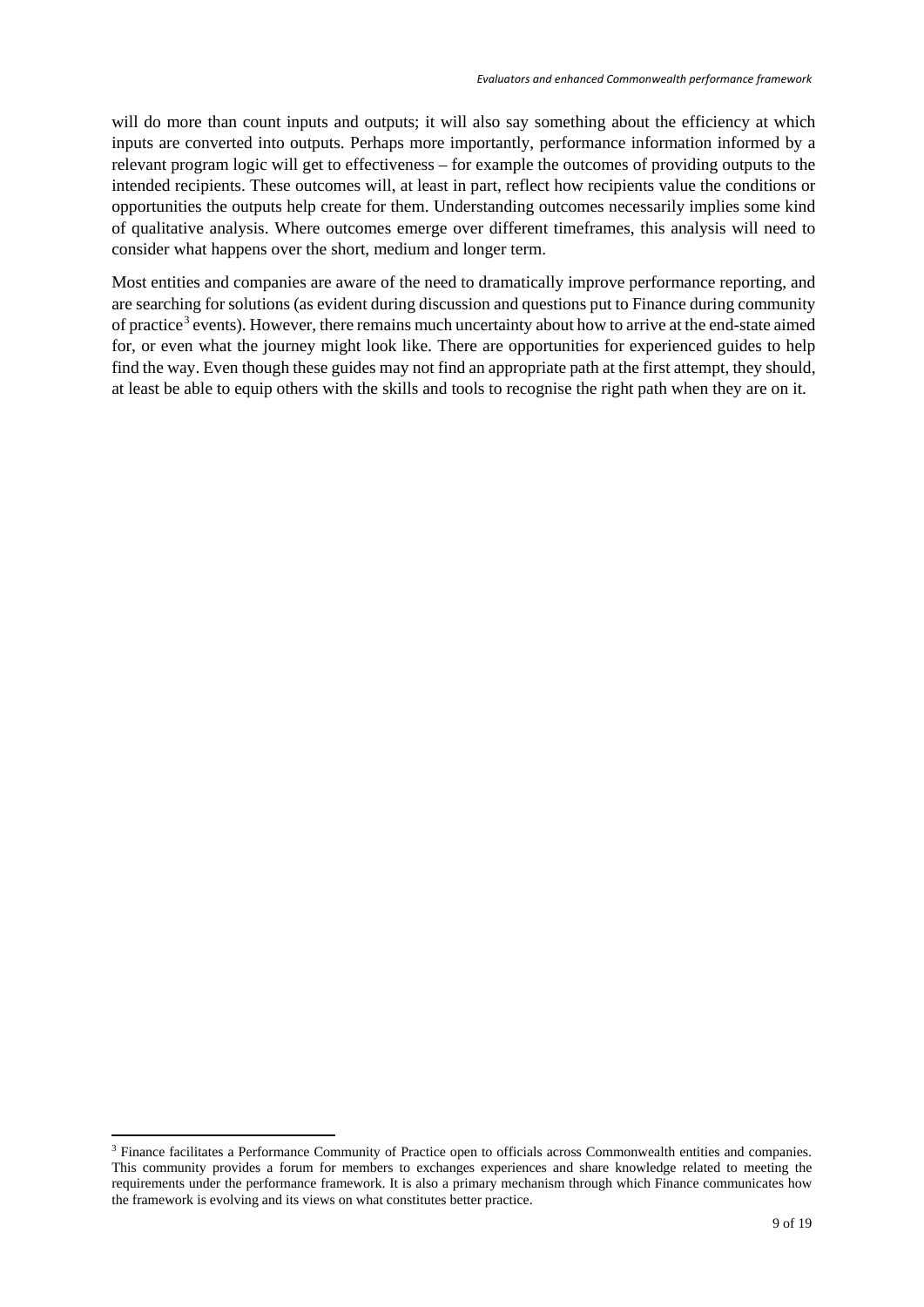

# **QUANTitative**



**FIGURE 4:** A conceptual model for developing meaningful planning and performance frameworks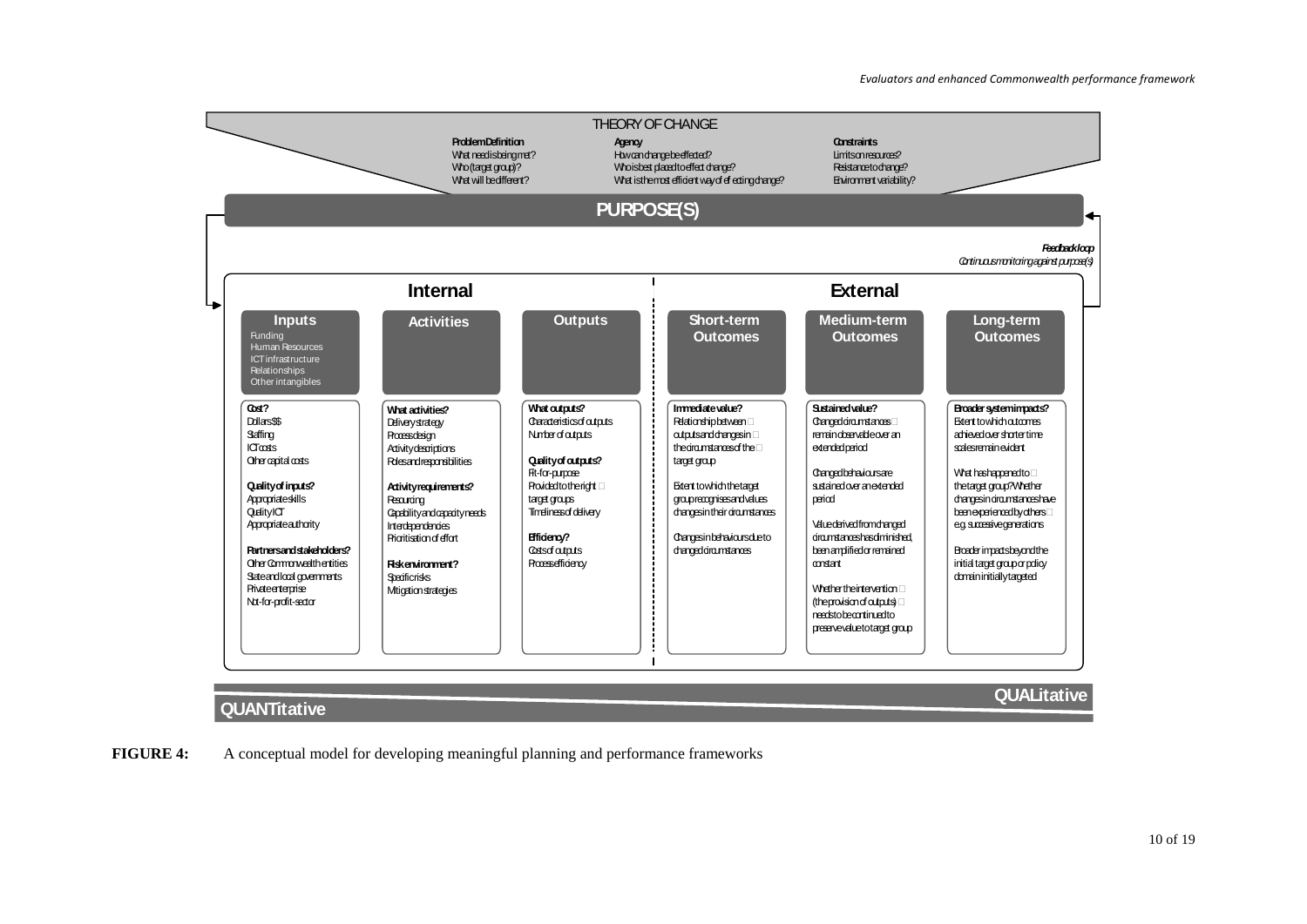# **OPPORTUNITIES FOR THE EVALUATION COMMUNITY**

Improved performance reporting must recognise there are different stakeholders that require different information, even when the objective of activities (for example, ensuring everyone benefits from high-quality education) is the same. Consider a service delivered by a Commonwealth entity to a range of communities that span rural and remote locations. Ministers might, for example, be focussed on whether the government's broad policy objectives are being achieved. Public officials might care about process, and whether the tangible outcomes of service delivery (for example, payments to individuals or the provision of advice) are being provided in a timely and cost-effective manner. The electorate – as a whole – might care about whether the provision of the service is appropriately balanced against the other ways public resources might be spent. Recipients of the service will care about whether they are better off, and the opportunities created for them. Service delivery managers need to consider these diverse questions, posed across disparate scales (from the scale of the individual to the scale of the national economy) when thinking about what counts as good performance information.

The enhanced Commonwealth performance framework is built on the notion that past performance reporting was missing something. Past practice demonstrated how much was spent on producing outcomes, but stopped short of demonstrating the impact of government activity. Finance has asserted that the shortcomings of past practice were symptomatic of an over-reliance on quantification. Those with an interest in better performance information (for example, the JCPAA and the Auditor-General) agree that it is not only about measuring more or different things more accurately. They agree that what has been missing includes a qualitative dimension to performance. Whilst this seems intuitively correct, and there is little argument that this is what is required, there remains little understanding of what a broader qualitative element looks like, and how it can be used to fill the gap. Finance guidance on developing good performance information (for example, Finance 2015) urges the use of qualitative and quantitative information to tell rich performance stories. It is left to entities and companies to identify these different sources and how they are to be combined.

The opportunities for the evaluation community are obvious. They lie in helping Commonwealth entities and companies come to terms with what it means – in practical terms – for performance information to include a qualitative element that speaks to different interests. Of the resources available within the Commonwealth context, the products of evaluations are the closest to what is thought useful, and the methods of evaluators are likely to be an appropriate starting point for building missing capability. It is not, however, simply a matter of raising awareness of what evaluators do, and convincing a wider audience to take note of the insights gained through specific evaluations. Table 2 has been developed by the authors to make the point that the evaluators standard toolbox goes someway to meeting the demands of the performance framework, but that there are important ways in which it needs to be adapted to be of broader use within the enhanced Commonwealth performance framework.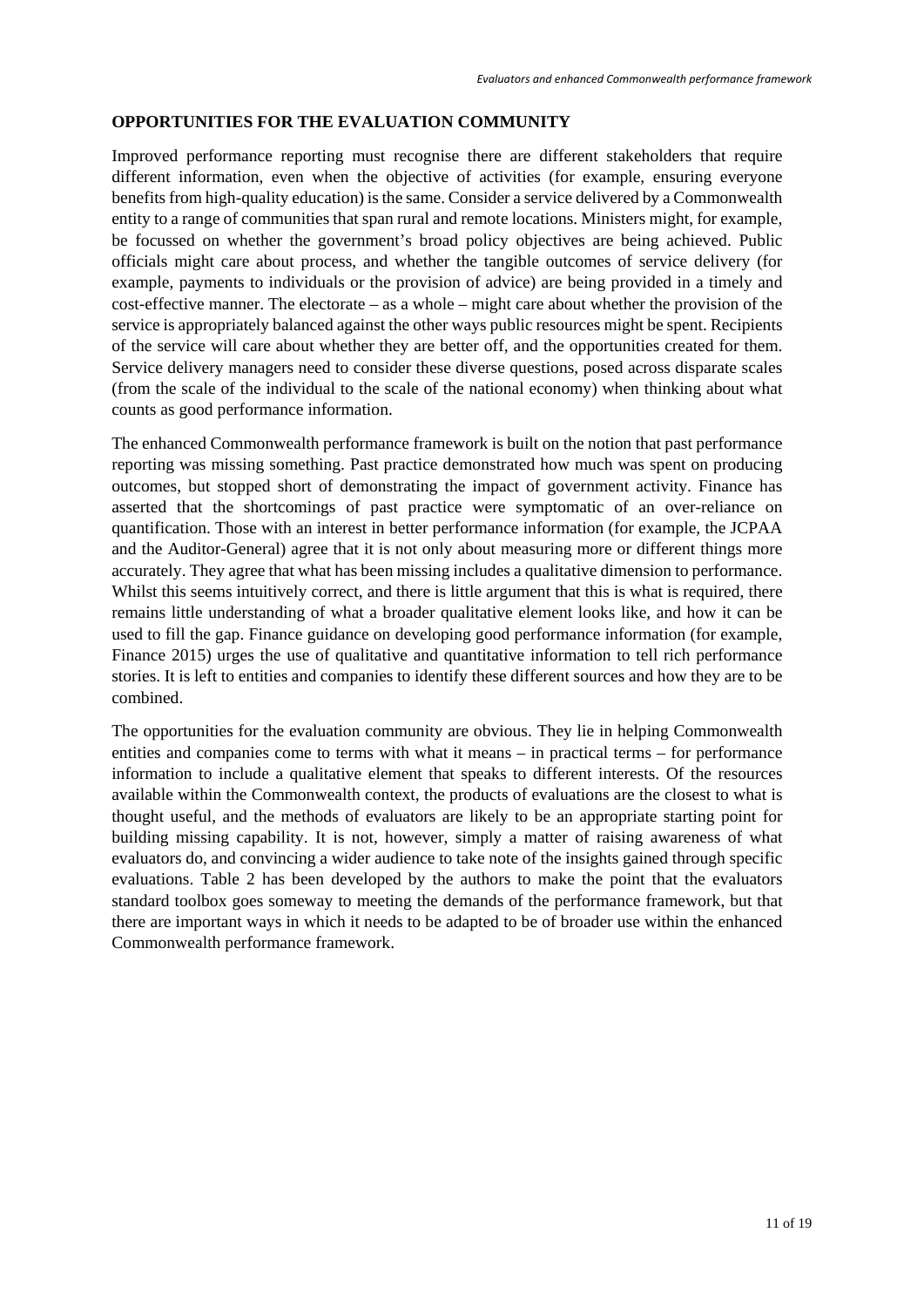| THE EVALUATOR'S TOOLBOX AND THE PERFORMANCE FRAMEWORK |
|-------------------------------------------------------|
|                                                       |

| Tool                                   | <b>Typical definition</b>                                                                                                                                                                                                                                                                                                                                        | Application to the performance framework                                                                                                                                                                                                                                                                                                                                                                                                                                                                                                                                                              |
|----------------------------------------|------------------------------------------------------------------------------------------------------------------------------------------------------------------------------------------------------------------------------------------------------------------------------------------------------------------------------------------------------------------|-------------------------------------------------------------------------------------------------------------------------------------------------------------------------------------------------------------------------------------------------------------------------------------------------------------------------------------------------------------------------------------------------------------------------------------------------------------------------------------------------------------------------------------------------------------------------------------------------------|
| Theory of<br>change<br>goals to occur. | Theory of change is essentially a<br>comprehensive description and illustration<br>of how and why a desired change is<br>expected to happen in a particular context                                                                                                                                                                                              | Identifying purposes by reflecting on what needs<br>warrant attention and who (for example, which<br>individuals, groups or communities) would benefit<br>from these needs being met.                                                                                                                                                                                                                                                                                                                                                                                                                 |
|                                        | It does this by first identifying the desired<br>long-term goals and then works back from<br>these to identify all the conditions<br>(outcomes) that must be in place (and how<br>these relate to one another causally) for the                                                                                                                                  | Providing a conceptual framework that allows<br>those with diverse knowledge and experience to<br>enter into a dialogue on what changes are feasible,<br>who can take action to pursue change and<br>understand the influence of environmental<br>constraints.                                                                                                                                                                                                                                                                                                                                        |
|                                        | (Centre for Theory of Change 2016)                                                                                                                                                                                                                                                                                                                               |                                                                                                                                                                                                                                                                                                                                                                                                                                                                                                                                                                                                       |
| Program<br>logic                       | The program logic model is defined as a<br>picture of how your organisation does its<br>work – the theory and assumptions<br>underlying the program. A program logic<br>model links outcomes (both short- and long-<br>term) with program activities/processes and<br>the theoretical assumptions/principles of the<br>program.<br>(p. iii of Kellogg 2004)      | Promoting a systems approach to thinking about the<br>activities an entity or company undertakes to achieve<br>its purposes. Allowing those across an entity or<br>company to understand how they contribute to broader<br>outcomes and how the outcomes link across entities to<br>provide impact across policy domains.<br>Acting as a putative cause and effect model that can be<br>used to: test assumptions about the links between<br>inputs, outputs and outcomes; as a basis for live<br>performance monitoring; and to identify proxy<br>measures when outcome measures are incomplete (for |
|                                        |                                                                                                                                                                                                                                                                                                                                                                  | example, by relating the quality of outputs to the<br>outcomes expected to follow).                                                                                                                                                                                                                                                                                                                                                                                                                                                                                                                   |
| <b>Qualitative</b><br>analysis         | Qualitative<br>research<br>involves<br>an<br>interpretative, naturalistic approach to the<br>world qualitative research involves an<br>interpretative approach to the world<br>qualitative researchers study things in their<br>natural settings attempting to make sense of,<br>or interpret, phenomena in terms of the<br>meanings people bring to them.       | The collection and analysis of qualitative data to<br>complement insights from quantitative sources and<br>statistical analysis. Uses of qualitative data include<br>understanding the difference government intervention<br>makes to individual, groups and organisations,<br>including, for example, how it changes behaviour or<br>increases choice and opportunity in specific<br>circumstances.                                                                                                                                                                                                  |
|                                        | (p. 3 of Denzin & Lincoln 2004)                                                                                                                                                                                                                                                                                                                                  |                                                                                                                                                                                                                                                                                                                                                                                                                                                                                                                                                                                                       |
| <b>Mixed</b><br>methods                | An approach to research in the social,<br>behavioural and health sciences in which<br>investigators gather both quantitative<br>(closed-ended) and qualitative (open-ended)<br>data, integrates the two and draws<br>interpretations based on the combined<br>strengths of both sets of data to understand<br>research problems.<br>$(p. 2 of C$ reswell $2015)$ | Providing an approach to combine quantitative and<br>qualitative modes of data collection and analysis to get<br>closer to a relevant and complete description of<br>outcomes over the short, medium and longer-term.<br>As a means for demonstrating the utility and value of<br>using data sources collected from differing<br>perspectives to provide rich insights into the value<br>created (or maintained) as a result of public sector<br>activity.                                                                                                                                            |
| <b>Narrative</b>                       | Narratives are the common vehicles<br>understand<br>and<br>people<br>use<br>to<br>to<br>communicate the value of their actions and<br>social practices Narratives illuminate, in<br>other words, the value and meaning of a<br>program or policy and indicate which actions<br>need to be taken to improve it or how failures<br>can be prevented in the future. | Drawing information together (for example, from<br>diverse contexts and for different times) to describe an<br>entity's 'performance story'. Providing stakeholders<br>with a sense of the diverse ways in which an entity or<br>company seeks to respond to complexity encountered<br>in its pursuit of its purposes.                                                                                                                                                                                                                                                                                |

(p.1 & 5 of Abma 1999)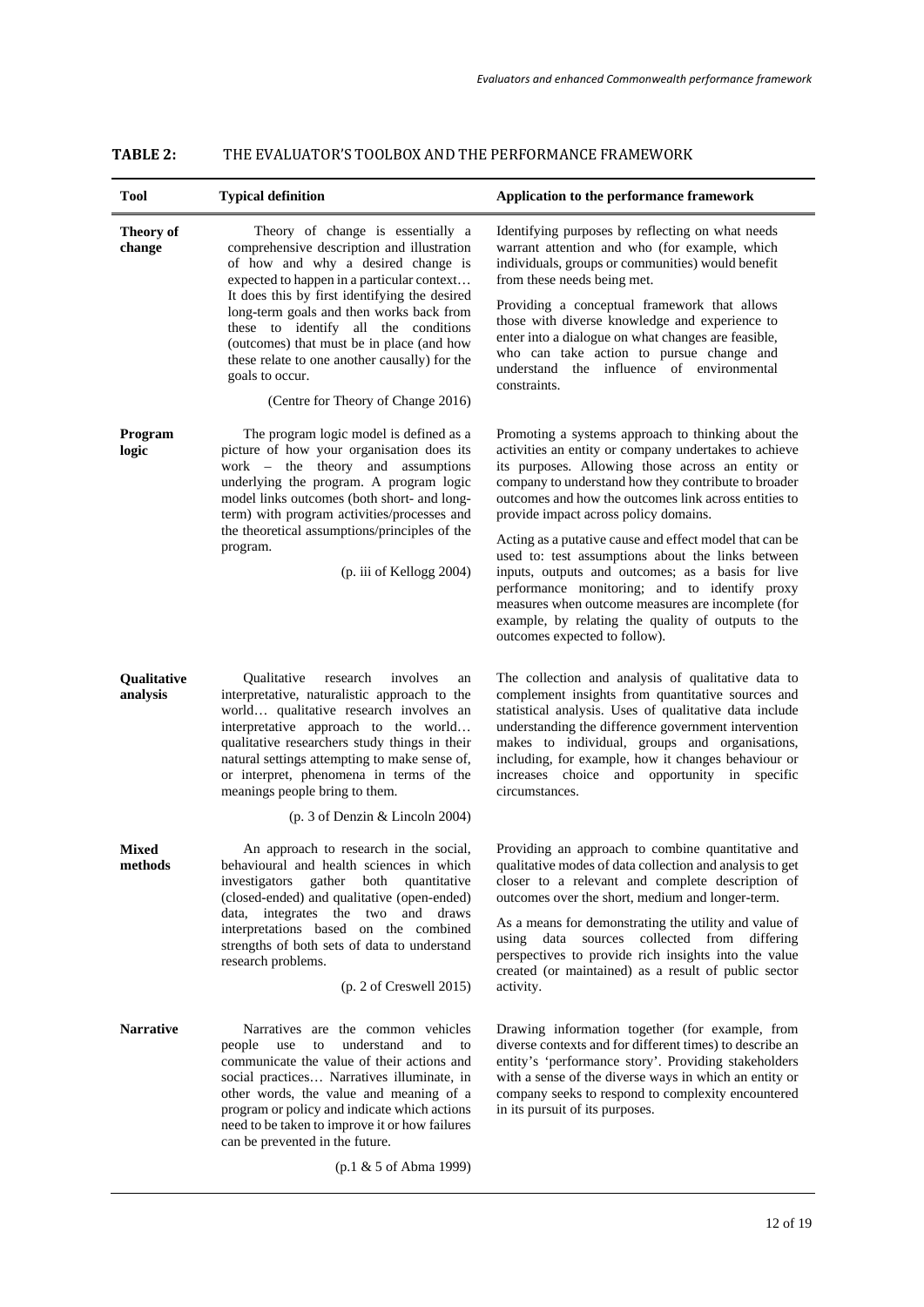#### **Program theory and the performance framework**

The potential use and benefits of program theory in the context of the performance framework have been put succinctly at p. xx of Funnell and Rogers (2011):

When done well, program theory can produce many benefits. It can develop agreement among diverse stakeholders about what they are trying to do and how, or identify where there are legitimately different perspectives. It can help improve plans by highlighting gaps and opportunities for collaboration with partners. It can help set realistic objectives. It can support the development of meaningful performance indicators… It can provide a framework to bring together information from many sites…

Program theory is used well when it allows individuals and teams to see beyond their local context. It is used well when what counts as adding value is commonly understood, and when there is an understanding of the diverse information sources needed to demonstrate the extent to which this value is being created. Take – for example – the delivery of an information campaign. In the first instance, managing it well means that it is delivered within budget, on time and to the right audience (for example, as measured by the reach of television advertising). If the campaign is aimed at changing behaviour, then the program managers will benefit from engaging with the target audience (for example, through focus groups) to gain an understanding of their motivations. Understanding longer term objectives will help them understand what counts as a positive change in behaviour, and the timeframe over which this change is likely to be observed. Program theory will help those managing the advertising campaign to move beyond mechanics (for example, activities and the outputs they produce) to understanding the impact on others – it will help them identify their stakeholders and their diverse interests.

The authors recognise that program theory is not new to anyone other than novice evaluators. Generic program theory (for example, as represented in Figure 4) would not normally warrant attention in a journal focussed on evaluation, where it can be taken as assumed knowledge. It is mentioned because the authors wish to draw attention to its potential beyond the evaluation profession. They want to encourage evaluators to convince others that a background in evaluation is not required to use it to ask the right questions about what counts as value.

Program theory provides a broadly applicable basis for representing how some purpose is conceived. It provides a basis for testing an understanding of how activities contribute to achieving particular purposes, and whether assumptions about the value activities will create are well-founded. In promoting the broad use of program theory, it is likely that we should not be too concerned about the precise technical details about how a specific theory is conceived or used – for example, it does not matter whether the elements can be explicitly identified as such things as program logic, a theory of action or theory of change. All that matters is that the application of something represented as program theory leads to the right questions being asked. As noted in in the introduction, it not intended that program theory (or program logic) be applied rigidly, or as a process that necessarily leads to good performance information. Instead, it is proposed as a useful tool for situating generic concepts in the specific context in which an entity's (or company's) purposes are pursued.

#### **Qualitative analysis and the performance framework**

Finance's experience suggests qualitative analysis remains under-utilised in the performance information published in the initial cycles of corporate plans and annual performance statements (Finance 2016c & 2017f – h). There is work to be done if development of the performance framework is to add the qualitative element missing from past reporting regimes. A useful starting point could be demonstrating the value of some existing source of qualitative information in a familiar context. This might involve identifying examples of qualitative analysis included in past program evaluations, and reinterpreting them to show how they might be used to draw conclusions about the contributions the evaluated programs make to associated purposes. Such demonstration would help overcome perceptions that qualitative information is less authoritative than quantitative information, and help create a commitment to building capability in the design, collection and analysis of qualitative repositories.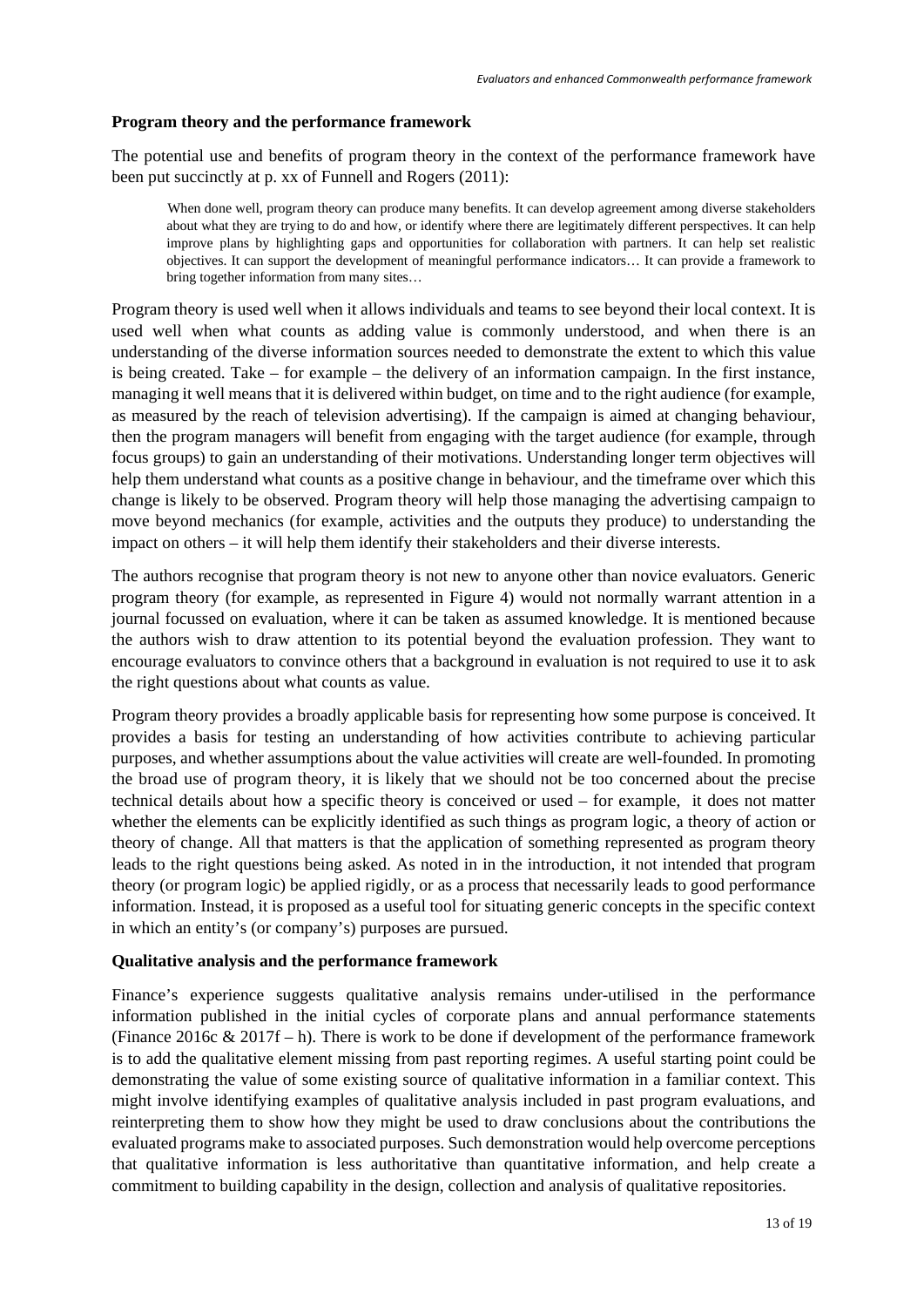Ready access to fit-for-purpose qualitative analysis will be a key critical characteristic of a mature performance framework. The development of the framework creates opportunities for specialists that can help the broader Commonwealth sector understand methods for collecting and making sense of qualitative information – including an understanding of the limitations of quantitative data and statistical analysis, and how qualitative data that provides insights into why something is valued (or how it is experienced) deepens the understanding of the outcomes of public sector activities. For example, consider a survey designed to understand how well a Commonwealth service is being delivered. The authors assert that common practice is often to ask clients to score aspects of the service (for example, timeliness, relevance of advice or fairness) and aggregate responses to generate mean satisfaction ratings. If respondents are given the opportunity to elaborate on their ratings through free-text fields, the information is often used as specific quotes to illustrate some particular conclusions drawn from the quantitative data (for example, as a testimonial supporting a broader notion that clients are generally satisfied with the service). Typically, it is not common practice to subject textual responses to some form of rigorous qualitative method (for example, coding and thematic analysis). The absence of such analysis means that the opportunity to understand the context in which the service is valued is missed, the opportunity to understand what is valued is missed, and what is worth preserving when attempts are made to extend the service to other contexts.

There is a sense in which qualitative analysis needs to be operationalised within the performance framework. Pilots need to be conducted to demonstrate how qualitative information can be collected in a timely and cost and effective manner. Modes of qualitative analysis need to be adapted to the everyday of Commonwealth entities and companies. Although analysis of rigorous coding and thematic analysis holds much promise, it is unlikely this potential will be realised if it can only handle small and specialised information sets, and takes weeks or months to deliver results. While there may be some upfront investment in establishing qualitative information stores, they must be readily accessible on an ongoing basis, and capable of being used to answer questions on timescales characteristic of fluid policy environments. As described above, performance information must be fit-for-purpose. There is work to be done to understand what fit-for-purpose qualitative information looks like in the context of the performance framework. Work needs to be done to demonstrate why it should be used to inform such things as the extent to which purposes have been achieved.

### **Mixed methods and the performance framework**

It not intended that qualitative information replace quantitative information, or that one would be used at the exclusion of the other. As noted at p. 22 of Finance 2015:

Good performance information will draw on diverse sources to support a rich performance story told over time, with **quantitative data typically sitting alongside qualitative data**. [Emphasis added]

If this is to be the general rule, questions along the following lines immediately arise: 'How are qualitative and quantitative data to sit alongside each other, how are they to be combined to tell a performance story?' One answer might be to use mixed methods conceived as integrating and interpreting data from different sources (as described in Creswell 2015). For example, it would seem reasonable to expect that a program logic – along the lines of the generic form described by Figure 4 – could be used as the basis for integrating quantitative and qualitative information associated with an activity (or group of activities). The causal link between outputs and outcomes – i.e. the explanation of how outputs lead to an outcome for some target group in some specific context – could be the basis for integrating quantitative and qualitative data. Qualitative data – how the results of activity are valued by target groups – could be used to assess outcomes. Quantitative data could be used to describe what physical attributes outputs must have (for example, how many at what time) 'to cause' these outcomes. Whether this is a viable and useful basis for combining quantitative and qualitative sources is something for someone with relevant technical experience to explore. In addressing this point, the main aim would be to describe what mixing sources means in practical terms, and the circumstances in which it might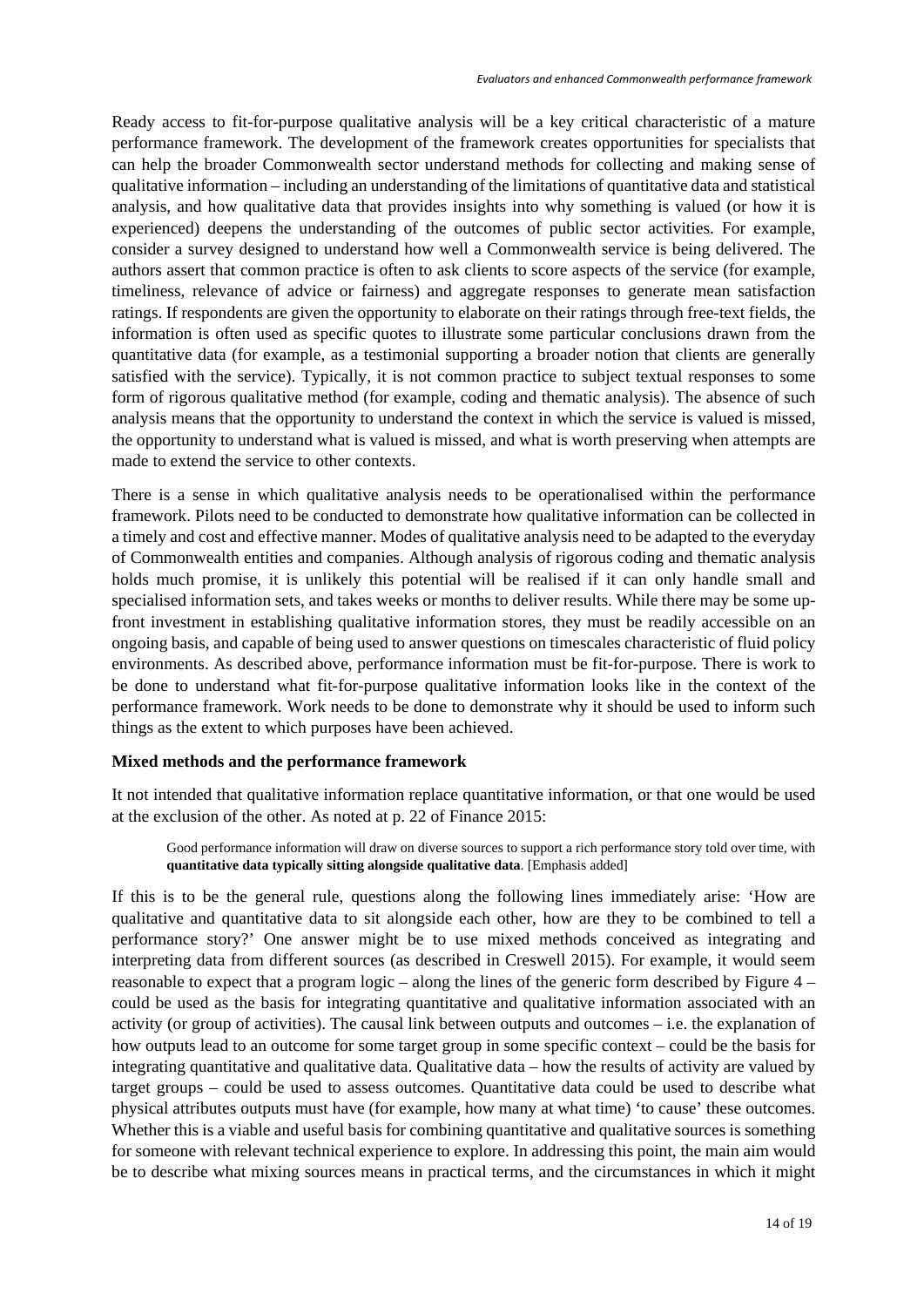help to describe the contribution activities make to the achievement of an entity's (or company's) purposes.

The opportunity to establish mixed methods as standard practice within the performance framework is not limited to establishing a practice of combining quantitative and qualitative data sources. There seems to be potential for extending the use of mixed methods to include mixing of studies which employ different methodological approaches (regardless of what data types they produce). This is consistent with the broader definition of mixed methods argued at p. 17 of Greene 2007:

A mixed methods way of thinking aspires to better understand complex phenomena by intentionally including multiple ways of knowing and valuing and by respectfully engaging with differences, both those presented by the inquirers mental modes and those located in the social world.

It is easy to see how such a 'mixed way of thinking' might prove useful in the context of a Commonwealth performance framework. Insights from the perspective of different cohorts (for example, those at which a government intervention is targeted and the taxpayers that fund the intervention) allow for a more complete picture of how some or other activity is valued across diverse stakeholders. It also provides a means for understanding how ostensibly disparate activities can combine to contribute to common outcomes. This mixing of perspectives – or how outcomes are seen differently by different people at different times – seems to have great promise in addressing the inherent contestability of any government activity that seeks to address substantial policy issues. If nothing else, it seems to support that kind of informed and sophisticated dialogue about the use of public resources, which is one of the main objectives of the enhanced Commonwealth performance framework.

Mixed methods – in the context of the performance framework – are to be viewed as more than a means of triangulation (i.e. using analysis from different perspectives to verify consistent findings). They provide a means for different perspectives to come together to identify common ground – consistent with the dialectal approach to mixing methods encouraged by Greene 2007. Conceptually, this can be illustrated in terms of the example of how different stakeholders might think about the delivery of a government service in different terms. Different studies could be conducted to create insight into the extent to which recipients consider themselves better off, how those responsible for delivering the service feel they have contributed to the lives of recipients and whether others (for example, ministers or interested stakeholders) consider the value created as being justified compared to the value that may have been created if public resources had been used differently. Each of these studies, if done well, will provide insights into the perspective of each stakeholder group. However, they also have the potential for providing a basis for the different groups to agree on what they collectively regard as value, by providing the basis from which a constructive dialogue can be entered into.

### **Narratives and the performance framework**

The Commonwealth performance framework gives Commonwealth entities and companies greater flexibility in monitoring and reporting performance (p. 9 of Finance 2015). This flexibility facilitates the greater use of qualitative analysis, but also includes the use of narrative and story-telling to place performance in context and explain the significance of progress in achieving purposes:

good performance information allows **a meaningful performance story** to be told… performance reporting is about telling a meaningful story about what has been achieved. [Emphasis retained from original]

The concept of a performance story includes that proposed by Dart and Mayne 2005. However, Finance's use of the term is intended to expand this to include description of concepts that cannot be conveyed by data alone. Narrative, or telling a performance story, should be regarded as a mode of presentation; a way of presenting information from mixed sources that speaks to diverse interests simultaneously. With reference to our generic government service described above, a well presented performance story would hold the interest of minsters, public servants and parliament all at once, and allow them to talk to each other in common terms. Narrative also helps convey the complexity not easily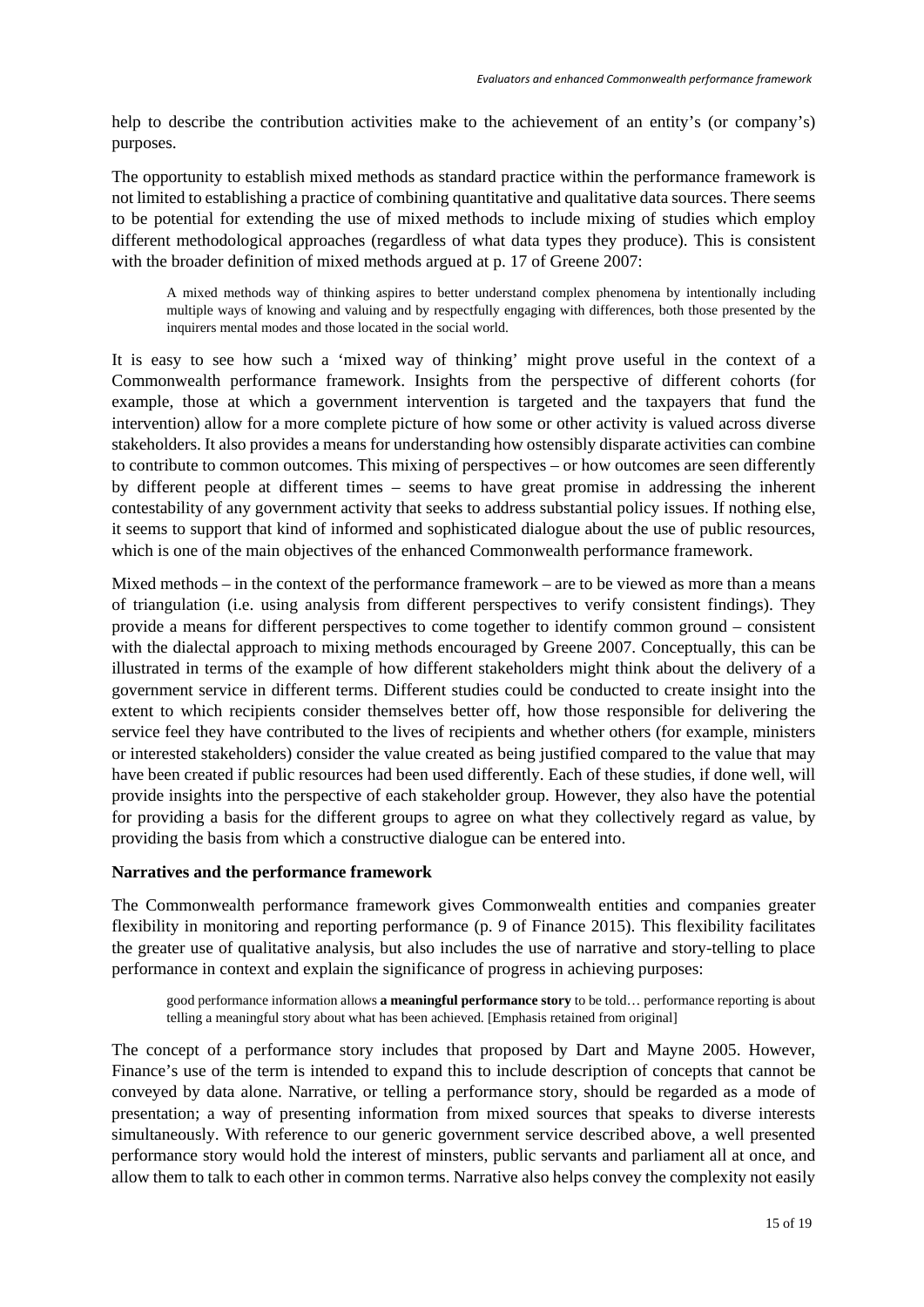captured through other means. For example, narratives can be used to provide an understanding of how discrete activities that produce discrete outcomes (at different places, at different times and directed at different target groups) combine to produce some outcome on a broader scale (for example, over the longer term or across diverse target group). Narrative used in this way also addresses potential issues of scale – i.e., by providing a means for relating stories about the outcomes achieved in local contexts to conclusions drawn about purposes defined at a larger scale and in more generalised circumstances.

The emphasis on telling a meaningful performance story is intended to address past experience that the Parliament and public tended to find it hard to engage with the information previously published in Portfolio Budget Statements (for example, as in implied in the Auditor-General 2011 & 2013). Part of the issue was the quality of performance information, but the way it was presented (for example, as tables of data against key performance indicators) also contributed. Performance information was largely presented out of context, so that its meaning and relevance was difficult for others to identify with. The use of narrative and performance story telling can help address this. It has been noted elsewhere that stories provide an effective and efficient means to create understanding that can percolate across diverse interests, be self-sustaining and generate trust (for example, at p. 7 of Snowdon 1999). Evaluators, with their expertise in describing evaluation findings and facilitating discussions about value, would seem well-placed to help develop a practice of telling and engaging with performance stories. To do so, will require an understanding of the Commonwealth's stakeholders interests (including those of Parliament) and then working with entities and companies to understand how performance against their purposes can be described in a way that speaks to these interests.

### **Evaluators and the performance framework**

The performance framework demands the input of performance professionals. Evaluators have many of the skills, tools, knowledge and way of thinking that professionals making a positive contribution to a culture of performance across the Commonwealth will need to exhibit. The message here is twofold. The first point is one alluded to earlier – that it is unlikely that the greatest role for evaluators in the new performance framework will be in performing larger evaluations more often. The second is that the evaluators – or any other profession looking to make a significant contribution to shaping the framework – need to understand what is being asked for and how their expertise can be applied to add the value being sought. If the performance framework leads to a stronger performance culture across Commonwealth entities and companies, then it will be a broad church of professionals that make this so. It does not matter who contributes requisite skills and practical solutions, only that they are available when needed.

The authors acknowledge that what they are proposing is likely to be challenging. They are asking evaluators to see their role as other than performing discrete evaluation projects commissioned by some Commonwealth entity or company acting as a client for evaluators' services. We are making the similar demands of other professions and experts (such as academics and consultants). Take, for example, the call for greater use of mixed methods to describe outcomes that contribute to performance against purposes. Such use demands mixed methods to be removed from the familiar context of some discrete research project and applied in some manner in the unpredictable everyday environment of public policy, where the framing of 'the research question' is liable to change on a regular basis. The challenge in this case is for those applying a mixed method to keep pace with this change and adapt their approach to continue making a useful contribution.

Evaluators making a contribution within the performance framework will, to some extent, need to modify their mode of working. They will work with other performance professionals to make a difference to the performance of entities and companies. They will rarely apply their arsenal of skills and knowledge in the sequential manner that may be more typical of a more traditional evaluation project (for example, problem definition and framing followed by theory construction, collecting data, analysis and synthesis of evidence and presentation of findings in a report). Instead, they will use whatever skills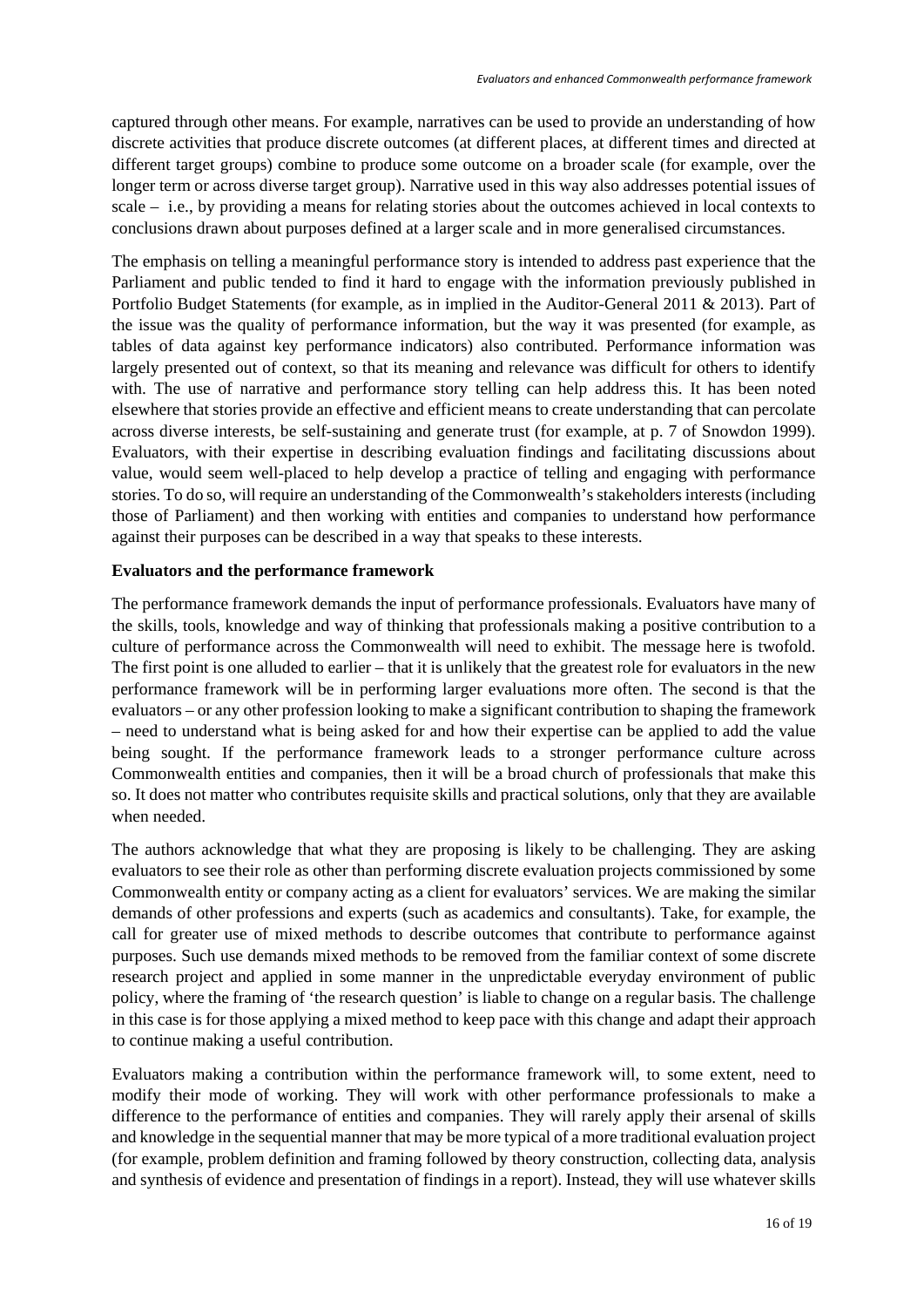are required to meet the demands of particular circumstances – for example, 'Is this activity making the contribution we thought it would?' or 'How can we demonstrate to these particular stakeholders that recipients in this specific context are benefiting from what we are doing on their behalf?' Evaluators working as part of a broader performance community will become part of an entity's (or company's) core capability. They will become integral to that entity's (or company's) performance against its purposes. They become more than an occasional advisor or source of specialised expertise.

### **CLOSING REMARKS**

There will always be a place for evaluations conducted as discrete projects within the Commonwealth and broader public sectors. There will always be stakeholders needing evaluation findings to inform judgement of the value of a specific government activity. The introduction of the new performance framework did not change this. However, what it does provide is an opportunity to extend the role of evaluators beyond this, to contribute to shaping more meaningful performance information, and to building the dialogue this information supports. In this way, evaluators will become a critical element of a broader community of Commonwealth performance professionals, providing their invaluable insights to stakeholders, Parliament and the Australian community.

# **REFERENCES**

- Abma, T. (1999). *Telling Tales: On Evaluation and Narrative.* Advances in Program Evaluation. Volume 6, pp.1-27.Stamford, Connecticut: JAI Press Inc.
- Alexander, E & Thodey, D. (2018). *The Public Governance, Performance and Accountability Act 2013 and Rule: An Independent Review*. (Consultation Draft). Retrieved from: https:/[/www.finance.gov.au/pgpa-independent-review.](http://www.finance.gov.au/pgpa-independent-review)
- Althaus, C., Bridgeman, P. & Davis, G. (2013) *The Australian Policy Handbook*. Sydney: Allen & Unwin.
- Bouckaert, G., & Halligan, J. (2008). *Managing performance: International comparisons.* London: Routledge.
- The Auditor-General. (2007). *Application of the outcomes and outputs framework.* ANAO Report No.23 2006-7, Canberra.
- The Auditor-General. (2011). *Development and implementation of key performance indicators to support the outcomes and programs framework*. ANAO Report No.5 2011-12, Canberra.
- The Auditor-General (2013). *The Australian Government performance measurement and reporting framework: pilot project to audit key performance indicators.* ANAO Report No. 28 of 2012-13, Canberra.
- The Auditor-General. (2016a). *Corporate planning in the Australian public sector*. ANAO Report No. 6 of 2016-17. Canberra.
- The Auditor-General (2016b)*. A reflection of how far performance auditing has come from its roots in the 1970s to where we are today and where we are heading*. Speech at the IMPACT Conference, Brisbane, 15 March. Retrieved from<https://www.anao.gov.au/work/speech>*.*
- The Auditor-General. (2017a). *Corporate planning in the Australian public sector*. ANAO Report No. 54 of 2016-17, Canberra.
- The Auditor-General. (2017b). *Implementation of the annual performance statements requirements 2015-16.* ANAO Report No. 58 of 2016-17, Canberra.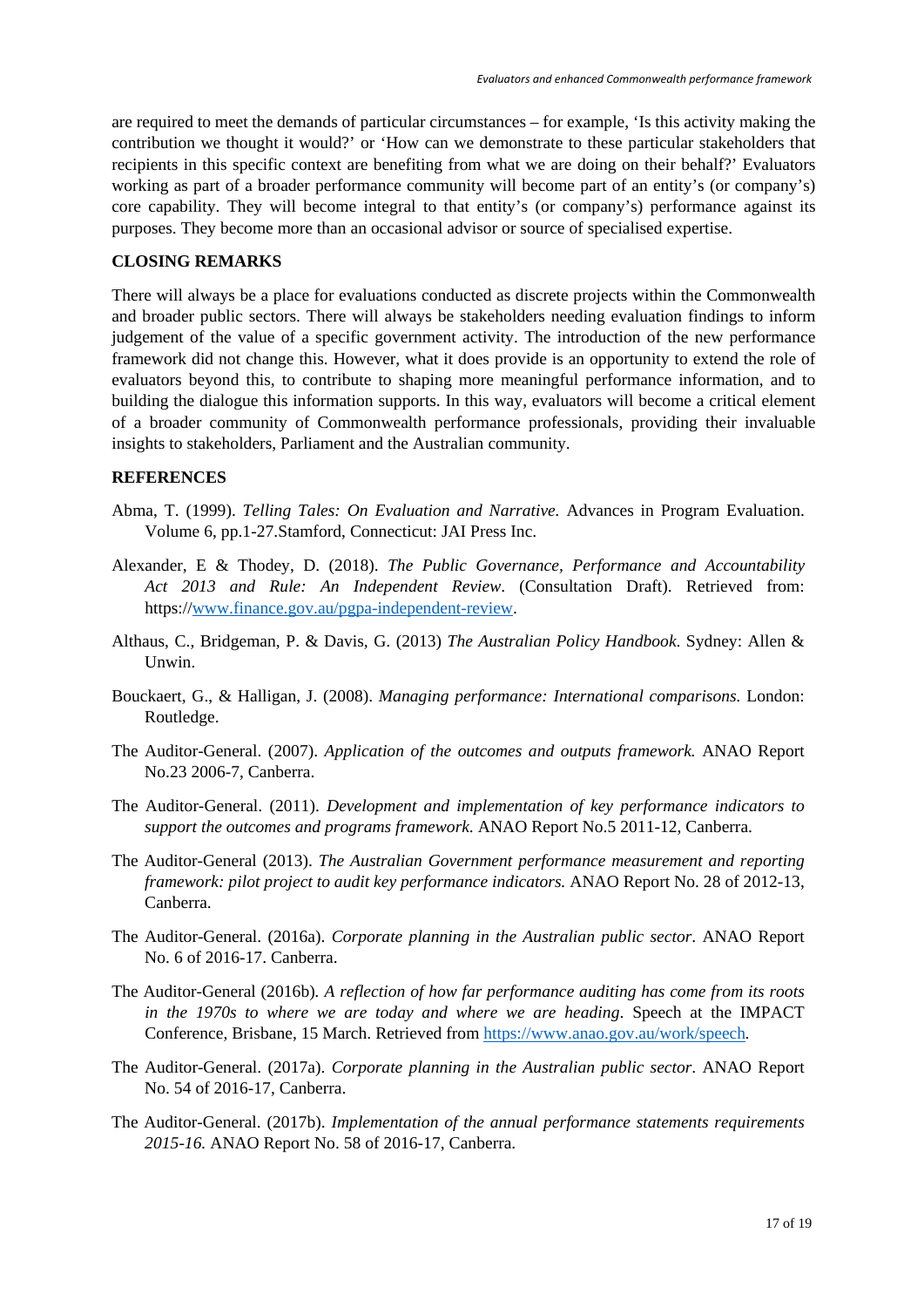- The Auditor-General. (2018). *Implementation of the annual performance statements requirements 2016-17.* ANAO Report No. 33 of 2017-18, Canberra.
- Centre for Theory of Change . (2016). *What is a Theory of Change?* Retrieved from [http://www.theoryofchange.org/what-is-theory-of-change.](http://www.theoryofchange.org/what-is-theory-of-change)
- Creswell. J. (2015) *A concise introduction to mixed methods research.* Thousand Oaks, California: SAGE.
- Committee Hansard. (2017). *Commonwealth performance framework – Auditor-General's reports Nos 6 (2016-17) and 31 (2015-16)* 6 September, Canberra, pp. 12-13.
- *Corporations Act 2001*(Cth). Retrieved from [https://www.legislation.gov.au/Details/C2017C00328.](https://www.legislation.gov.au/Details/C2017C00328)
- Dart, J.J. & Mayne, J. (2005). *Performance Story.* In S. Mathison (Ed.). Encyclopaedia of Evaluation. pp. 307-308. Thousand Oaks, California: SAGE.
- Denzin, N. & Licoln, Y.S. (2005) Introduction: the discipline and practice of qualitative research. In edited by: N. Denzine and Y.S. Licoln (eds.) The Sage Handbook of Qualitative Research  $(3<sup>rd</sup>$  ed.). Thousand Oaks, California: SAGE, p. 3.
- Department of Finance. (2012). *Sharpening the focus: a framework for improving Commonwealth performance (position paper).* Canberra: Commonwealth of Australia.
- Department of Finance (Finance). (2015). *RMG 131 – Developing Good performance information.*  Retrieved from [http://finance.gov.au/resource-management/performance.](http://finance.gov.au/resource-management/performance)
- Department of Finance (Finance). (2016a). *Performance maturity model*. Retrieved from<http://finance.gov.au/resource-management/pmra/performance>.
- Department of Finance (Finance). (2016b). *Quick reference guide – RMG 131 Developing good performance information*. Retrieved from [http://finance.gov.au/resource-management/performance.](http://finance.gov.au/resource-management/performance)

Department of Finance (Finance). (2016c). *2015-16 corporate plans: lessons learned.* Retrieved from <http://finance.gov.au/resource-management/pmra/performance>

- Department of Finance (Finance). (2017a). RMG 132 *Corporate plans for Commonwealth entities.* Retrieved from <http://finance.gov.au/resource-management/performance>.
- Department of Finance (Finance). (2017b). RMG 132 *Corporate plans for Commonwealth companies.* Retrieved from <http://finance.gov.au/resource-management/performance>.
- Department of Finance (Finance). (2017c). RMG 134 *Annual performance statements for Commonwealth entities.* Retrieved from <http://finance.gov.au/resource-management/performance>.
- Department of Finance (Finance). (2017d). *Requirements for performance information included in Portfolio Budget Statements: Finance secretary direction.* Retrieved from [http://finance.gov.au/resource-management/pmra/performance.](http://finance.gov.au/resource-management/pmra/performance)
- Department of Finance (Finance). (2017e). *Department of Finance Corporate Plan 2017–18.* Retrieved from https://www.finance.gov.au/publications/corporate-plan/2017-18.
- Department of Finance (Finance). (2017f). *2017-18 corporate plans: lessons learned.* Retrieved from [http://finance.gov.au/resource-management/pmra.](http://finance.gov.au/resource-management/pmra)